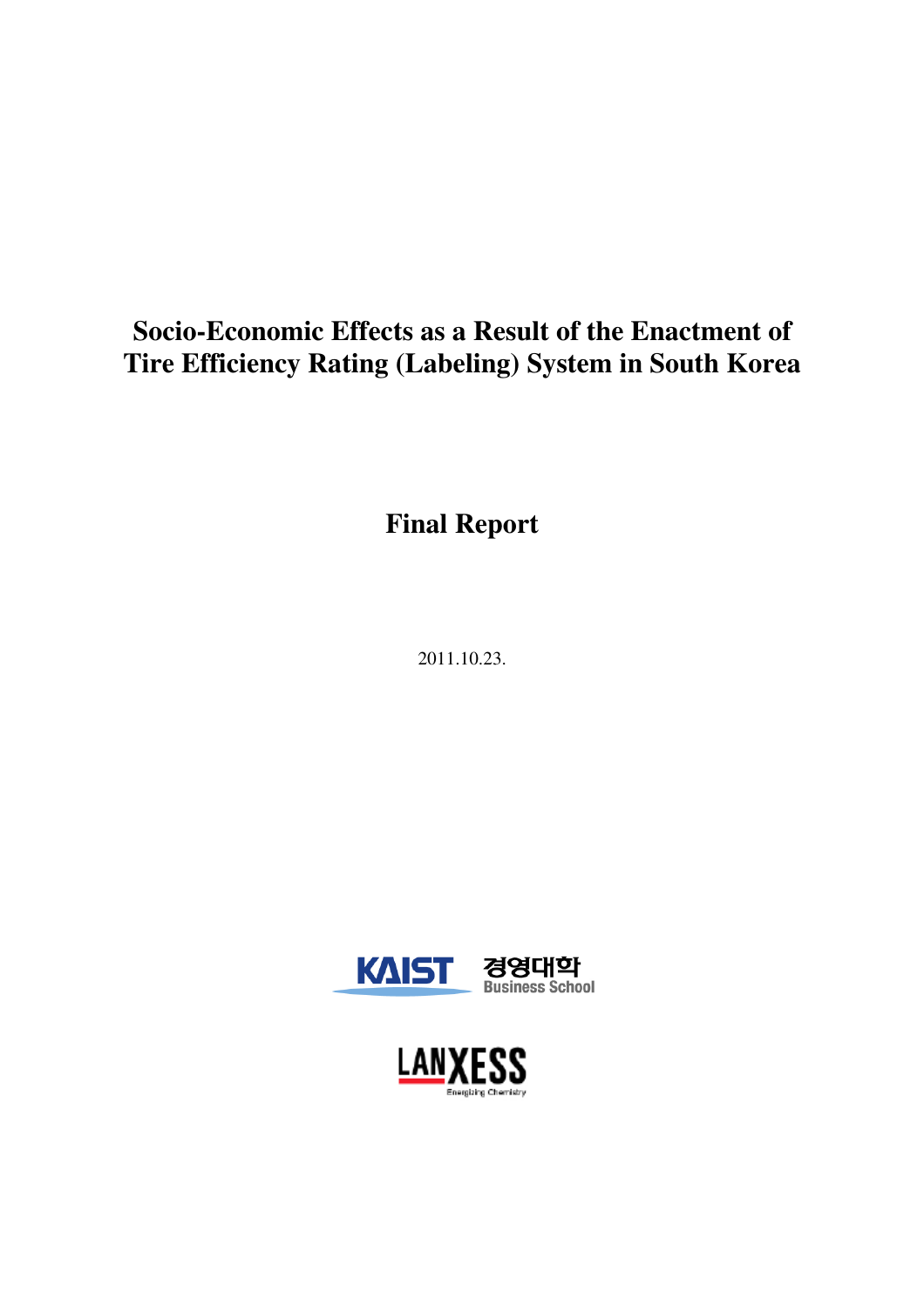#### **EXECUTIVE SUMMARY**

## **1. Introduction**

The tire industry is a market derived from the automobile industry, and is influenced by the changes in the automobile industry. The most important among such changes is that the price of oil and raw materials is rising and there is much uncertainty in the prices for same, and that the regulations on energy and environement are being gradually strengthened. The tire industry is endeavoring to strengthen the capabilities in material, design and environmental aspects in order to respond to such changes in the automobile industry. Such tendency also influences the rubber industry, the consumption of which is expected to decrease in the future. Therefore, there will be greater demand for high value-added products, and one such product are those that are eco-friendly products and thus there is a heightened interest and effort required for green rubber.

## **2. Current Status of Tire Efficiency Rating System**

One of such eco-friendly efforts is the tire efficiency rating system. The overview of the tire efficiency rating system in Korea is as follows:

| <overview efficiency="" of="" rating="" system="" tire=""></overview> |                                                                                                                                                                                                                                                                     |  |  |  |  |
|-----------------------------------------------------------------------|---------------------------------------------------------------------------------------------------------------------------------------------------------------------------------------------------------------------------------------------------------------------|--|--|--|--|
| <b>Classification</b>                                                 | <b>Description</b>                                                                                                                                                                                                                                                  |  |  |  |  |
| Applied to                                                            | Automobile tires sold in Korea<br>■                                                                                                                                                                                                                                 |  |  |  |  |
| Items to be measured                                                  | Rolling Resistance coefficient (friction)<br>Wet grip (traction)                                                                                                                                                                                                    |  |  |  |  |
| Method for displaying<br>grades (example)                             | 에너지소비효율등급<br>에너지소비효율등급<br>이는 차량상대, 운행조건 및 적재중량에 따라<br>차량상태, 운행조건 및 적재중당에<br>AISBRAILS SIGITI 958 & 956LICE<br>ALBROADS \$10121 918 & 910LICE                                                                                                                        |  |  |  |  |
| Displayed on                                                          | Tire tread (the surface that contacts the ground)<br>■                                                                                                                                                                                                              |  |  |  |  |
| <b>Enforcement Date</b>                                               | Voluntary labeling for Passenger Car ("PC") tires as of November 1, 2011.<br>■<br>Implementation of compulsory labeling for PC tires as of November 1, 2012.<br>Implementation of compulsory reporting for small truck ("ST") tires as of<br>п<br>November 1, 2013. |  |  |  |  |
| Implementation Date of<br>Min. Energy Efficiency<br><b>Standards</b>  | November 1, 2013 for PC tires.<br>November 1, 2014 for small truck tires.                                                                                                                                                                                           |  |  |  |  |

#### **<Table 1> Overview of tire efficiency rating system: Korea**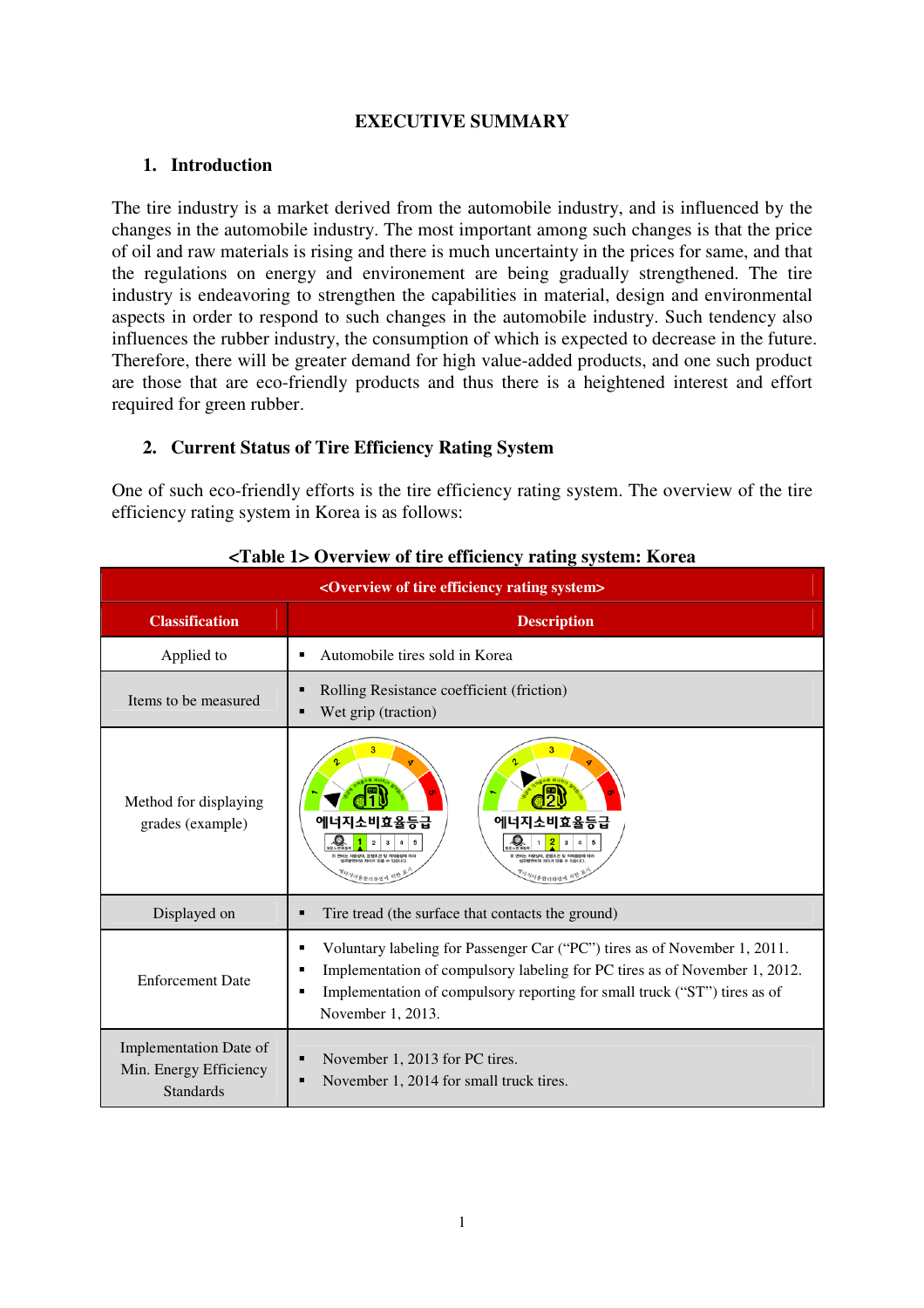The standards for tire efficiency rating system in Korea are as follows:

| <tire consumption="" efficiency="" energy="" rating="" standards=""></tire> |                                                              |                         |                       |                             |  |  |  |
|-----------------------------------------------------------------------------|--------------------------------------------------------------|-------------------------|-----------------------|-----------------------------|--|--|--|
|                                                                             | <b>Rolling Resistance Coefficient (RRC)</b><br>(Unit: N/kN)  |                         | Wet Grip (G)          |                             |  |  |  |
| <b>Grade</b>                                                                | <b>ST</b><br>$\bf PC$<br>(including light)<br>truck $("LT")$ |                         | <b>PC</b>             | <b>ST</b><br>(including LT) |  |  |  |
|                                                                             | $RRC \leq 6.5$                                               | $RRC \leq 5.5$          | $1.55 \leq G$         | $1.40 \leq G$               |  |  |  |
| 2                                                                           | $6.6 \leq RRC \leq 7.7$                                      | $5.6 \leq RRC \leq 6.7$ | $1.40 \le G \le 1.54$ | $1.25 \le G \le 1.39$       |  |  |  |
| 3                                                                           | $7.8 \leq RRC \leq 9.0$                                      | $6.8 \leq RRC \leq 8.0$ | $1.25 \le G \le 1.39$ | $1.10 \le G \le 1.24$       |  |  |  |
| $\overline{4}$                                                              | $9.1 \leq RRC \leq 10.5$                                     | $8.1 \leq RRC \leq 9.2$ | $1.10 \le G \le 1.24$ | $0.95 \le G \le 1.09$       |  |  |  |
| $\overline{5}$                                                              | $10.6 \leq RRC$                                              | $9.3 \leq RRC$          | $G \leq 1.09$         | $G \leq 0.95$               |  |  |  |
| Minimum                                                                     | $12.0$ or less                                               | $10.5$ or less          | 1.10 or higher        | 0.95 or higher              |  |  |  |

**<Table 2> Tire energy consumption efficiency rating standards: Korea** 

The tire efficiency rating system is being introduced by the government in order to respond to the changes domestically and abroad, and is expected to accelerate the eco-friendly movement for tires, and to contribute to the changing the rubber industry to a more ecofriendly one. The current tire efficiency rating system targets only PCs because they are currently the largest in number, however, as the STs, vans and large trucks ("LT") are expected to grow in the future, it would be necessary to fully expand the current system.

# **3. Analysis of Consumer Effect on Tire Efficiency Rating System**

We have conducted a survey on the level of consumers' awareness and practice of environmental issues, and hereby provide the summary as follows: their level of practice was lower than their awareness of environmental issues; small and semi-medium PC owners were more interested in the expense and cost; medium PC owners showed high concern for the environment; however, large PC owners were relatively not interested in environmental issues. It is noteworthy that the import car owners were especially concerned in the environment. Those in the Northern Seoul area showed a low level of awareness for environmental issues, but demonstrated a high demand for the need for regulations. In addition, the awareness for fuel efficiency was very low, and thus a need to implement a policy tool for increasing the awareness of fuel efficiency is appropriate. Adequate information should be provided to the consumers by developing a "tool for calculating fuel efficiency and fuel reduction" to calculate the level of fuel reduction, and by providing the same through various channels (online, off-line, smart phones, etc.)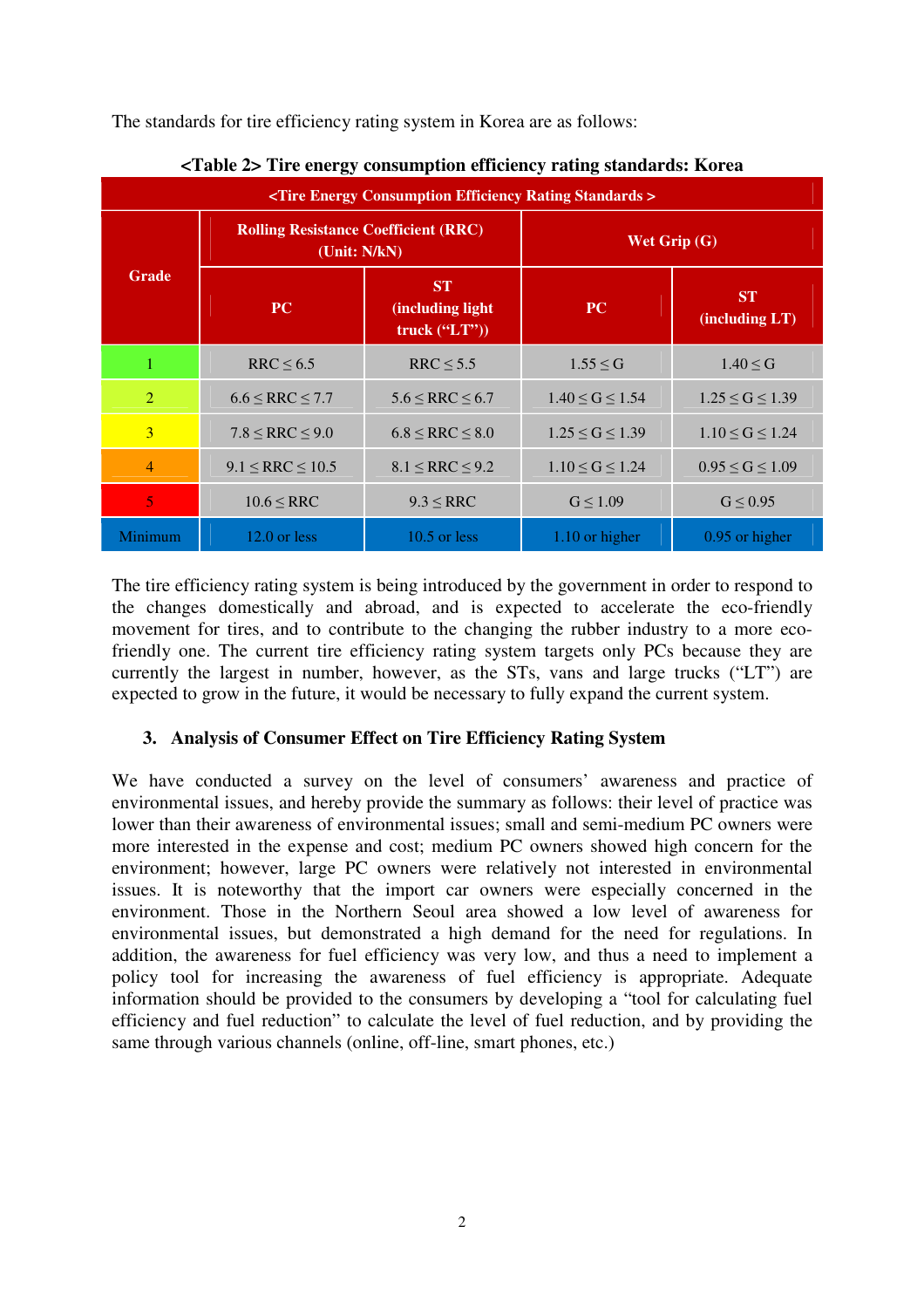| Classification              |                         | Content                                                                |  |  |  |  |
|-----------------------------|-------------------------|------------------------------------------------------------------------|--|--|--|--|
|                             | Comprehensive           | The level of practice is lower when compared with the level of         |  |  |  |  |
|                             |                         | awareness of environmental issues.                                     |  |  |  |  |
|                             |                         | Low awareness of environment                                           |  |  |  |  |
|                             |                         | Energy consumption an important consideration when purchasing          |  |  |  |  |
|                             |                         | electronic goods                                                       |  |  |  |  |
|                             | Less than 1,000 cc      | High demand for eco-friendly information.                              |  |  |  |  |
|                             |                         | Considers the government's eco-friendly efforts not sufficient         |  |  |  |  |
|                             |                         | Intends to choose vehicles with low displacement because of fuel       |  |  |  |  |
|                             |                         | consumption and carbon dioxide emission.                               |  |  |  |  |
| Displacement<br>of vehicles | 1,000 cc or more $\sim$ | Considers price more important than environmental effect.              |  |  |  |  |
|                             | less than 2,000 cc      | High level of efforts for fuel reduction.                              |  |  |  |  |
| owned                       | 2,000 cc or more $\sim$ | High demand for eco-friendly information.                              |  |  |  |  |
|                             |                         | Demand for higher level of environmental regulations.                  |  |  |  |  |
|                             | less than 3,000 cc      | Considers the government's eco-friendly efforts sufficient.            |  |  |  |  |
|                             |                         | Energy consumption not an important consideration when purchasing      |  |  |  |  |
|                             |                         | electronic goods.                                                      |  |  |  |  |
|                             | $3,000$ cc or more      | Prefers application of eco-friendly technology rather than changing to |  |  |  |  |
|                             |                         | eco-friendly living habits.                                            |  |  |  |  |
|                             | Domestic                | Nothing significant to report.                                         |  |  |  |  |
| Origin                      |                         | High environmental awareness.                                          |  |  |  |  |
|                             | Imported                | Demand for higher level of environmental regulations.                  |  |  |  |  |
| Residential                 | Northern Seoul          | Nothing significant to report.                                         |  |  |  |  |
|                             | Southern Seoul          | Low environmental awareness.                                           |  |  |  |  |
| area                        |                         | Demand for higher level of environmental regulations.                  |  |  |  |  |

#### **<Table 3> Consumer's awareness and practice of environmental issues: Summary**

In general, they were highly aware of the energy efficiency rating system, and considered it an important factor when purchasing products; however, they responded that while the system is very important, it is not helpful on a practical level despite the importance. They also responded that it is highly necessary to expand the energy efficienciy ratings. In other words, the efficiency rating system should be strengthened as well as imporved in the future.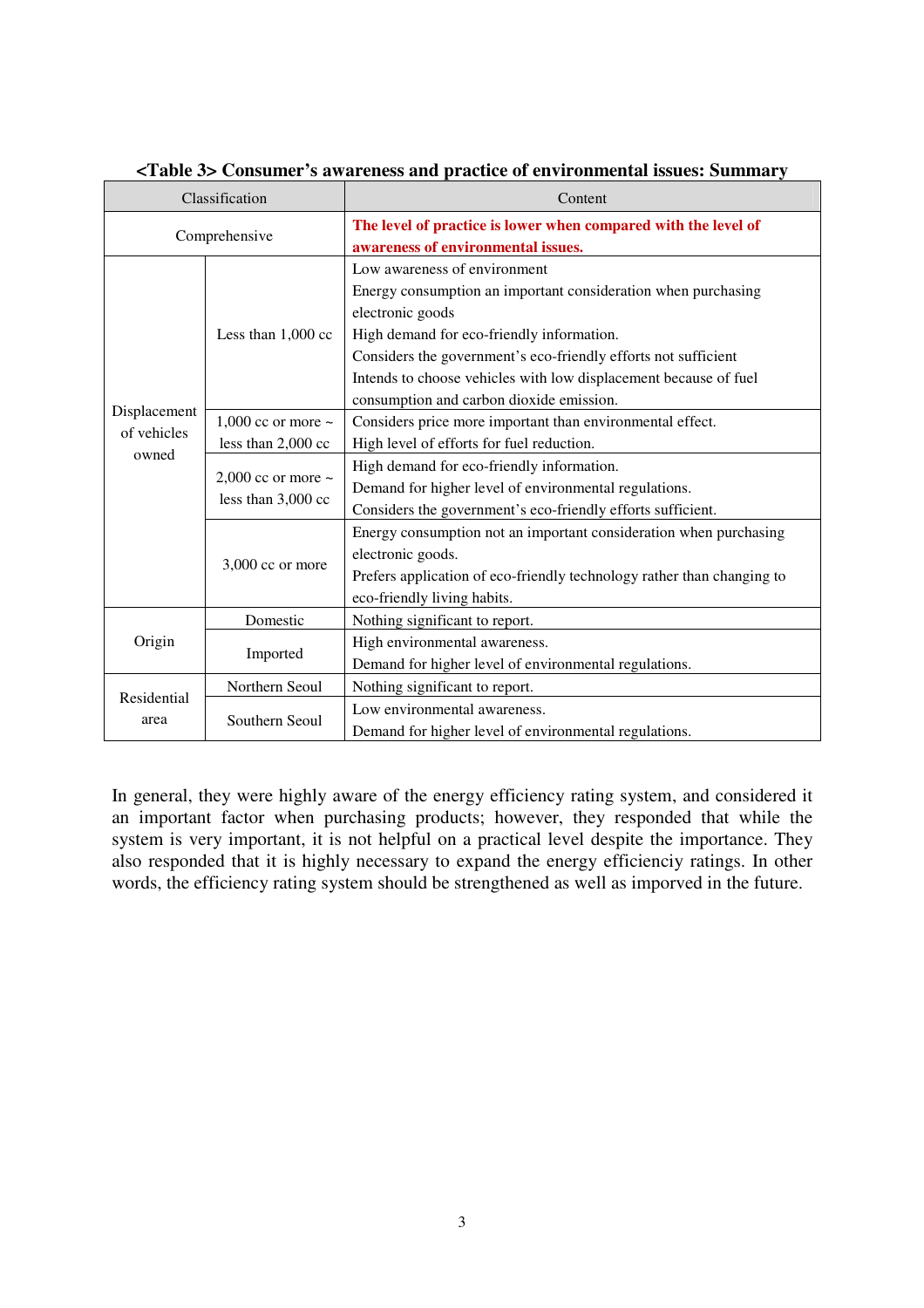|                      | Classification                                  | Content                                                                                                                                                                                                                                                                                                                                                                                                                                                           |  |  |  |
|----------------------|-------------------------------------------------|-------------------------------------------------------------------------------------------------------------------------------------------------------------------------------------------------------------------------------------------------------------------------------------------------------------------------------------------------------------------------------------------------------------------------------------------------------------------|--|--|--|
| Comprehensive        |                                                 | In general, highly aware of energy efficiency rating system.<br>In general, energy efficiency rating system considered an important<br>factor when purchasing products (higher than the importance of energy<br>consumption).<br>Therefore, energy efficiency rating system is highly important.<br>However, they responded it is not actually so helpful despite the<br>importance.<br>Therefore, it is really necessary to expand the energy efficiency rating. |  |  |  |
|                      | Less than $1,000$ cc                            | It is highly necessary to expand the energy efficiency rating.                                                                                                                                                                                                                                                                                                                                                                                                    |  |  |  |
| Displacement         | 1,000 cc or more $\sim$<br>less than $2,000$ cc | Energy efficiency rating system not helpful in practical terms.                                                                                                                                                                                                                                                                                                                                                                                                   |  |  |  |
| of vehicles<br>owned | $2,000$ cc or more~<br>Less than $3,000$ cc     | Nothing significant to report.                                                                                                                                                                                                                                                                                                                                                                                                                                    |  |  |  |
|                      | 3,000 cc or more                                | Nothing significant to report.                                                                                                                                                                                                                                                                                                                                                                                                                                    |  |  |  |
|                      | Domestic                                        | Nothing significant to report.                                                                                                                                                                                                                                                                                                                                                                                                                                    |  |  |  |
| Origin<br>Imported   |                                                 | Highly aware of energy efficiency rating system.<br>It is really necessary to expand the energy efficiency rating.                                                                                                                                                                                                                                                                                                                                                |  |  |  |
| Residential          | Northern Seoul                                  | Nothing significant to report.                                                                                                                                                                                                                                                                                                                                                                                                                                    |  |  |  |
| area                 | Southern Seoul                                  | Nothing significant to report.                                                                                                                                                                                                                                                                                                                                                                                                                                    |  |  |  |

**<Table 4> Energy efficiency rating system: summary** 

The price elasticity of tire demand could be calculated by surveying the willingness to pay, and we came up with 1.42. That is, if the price increased by  $1\%$ , there would be  $1.42\%$ reduction in demand, showing that the demand is sensitive to price.

| Q17-1. (If you intend to use the tires longer) How much longer would you use them? |                                                 |                                     |                        |                                                            |                                     |                         |              |                     |                                   |
|------------------------------------------------------------------------------------|-------------------------------------------------|-------------------------------------|------------------------|------------------------------------------------------------|-------------------------------------|-------------------------|--------------|---------------------|-----------------------------------|
|                                                                                    | Classification                                  | Case<br>Nos.<br>(No. of)<br>people) | 6<br>months<br>or less | $<$ 1> Period of Use<br>7<br>months $\sim$<br>12<br>months | 13<br>months $\sim$<br>18<br>months | 19<br>months<br>or more | Total<br>(%) | Average<br>(months) | Standard<br>Deviation<br>(months) |
| <b>Entire Consumer</b>                                                             | 302                                             | 22.2                                | 28.1                   | 30.5                                                       | 19.2                                | 100                     | 16.1         | 13.6                |                                   |
| <b>Entire Dealers</b>                                                              |                                                 | 10                                  |                        |                                                            |                                     |                         |              | 15.6                | 7.6                               |
|                                                                                    | Less than $1,000$ cc                            | 48                                  | 14.6                   | 29.2                                                       | 33.3                                | 22.9                    | 100          | 16.8                | 11.8                              |
| Displacement                                                                       | 1,000 cc or more $\sim$<br>less than $2,000$ cc | 137                                 | 21.2                   | 27.0                                                       | 32.8                                | 19.0                    | 100          | 16.6                | 15.2                              |
| of Vehicles<br>Owned                                                               | 2,000 cc or more $\sim$<br>Less than $3,000$ cc | 65                                  | 20.0                   | 26.2                                                       | 30.8                                | 23.1                    | 100          | 17.4                | 14.1                              |
|                                                                                    | 3,000 cc or more                                | 52                                  | 34.6                   | 32.7                                                       | 21.2                                | 11.5                    | 100          | 12.7                | 9.1                               |
|                                                                                    | Domestic                                        | 245                                 | 20.8                   | 28.2                                                       | 31.0                                | 20.0                    | 100          | 16.5                | 14.1                              |
| Origin                                                                             | Imported                                        | 57                                  | 28.1                   | 28.1                                                       | 28.1                                | 15.8                    | 100          | 14.6                | 11.1                              |
| Residential                                                                        | Northern Seoul                                  | 148                                 | 20.3                   | 29.1                                                       | 29.7                                | 20.9                    | 100          | 17.0                | 15.3                              |
| Area                                                                               | Southern Seoul                                  | 154                                 | 24.0                   | 27.3                                                       | 31.2                                | 17.5                    | 100          | 15.3                | 11.7                              |

**<Table 5> Degree of extension in the period of use following increase in tire price**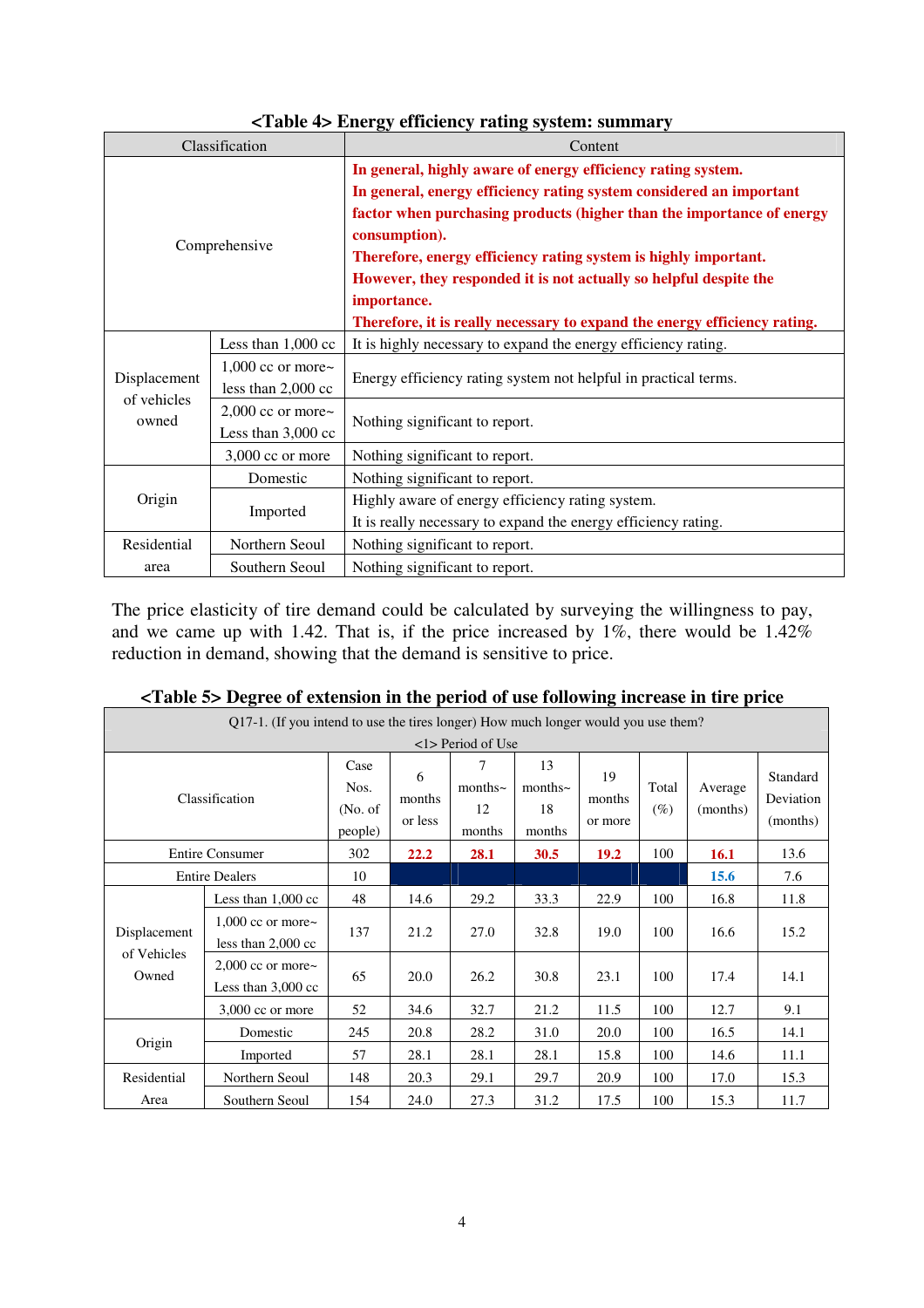| o<br>0<br>Q17-1. (If you intend to use the tires longer) How much longer would you use them? |                                                 |                                     |                        |                              |                              |          |                 |                               |
|----------------------------------------------------------------------------------------------|-------------------------------------------------|-------------------------------------|------------------------|------------------------------|------------------------------|----------|-----------------|-------------------------------|
| $\langle 2 \rangle$ Distance of use                                                          |                                                 |                                     |                        |                              |                              |          |                 |                               |
| Classification                                                                               |                                                 | Case<br>Nos.<br>(No. of)<br>people) | 5,000<br>km or<br>less | 5,000 km $\sim$<br>10,000 km | More<br>than<br>10,000<br>km | Total    | Average<br>(km) | Standard<br>Deviation<br>(km) |
| Entire consumer                                                                              | 302                                             | 32.8                                | 38.1                   | 29.1                         | 100                          | 13,796.7 | 14,898.5        |                               |
| Entire dealers                                                                               |                                                 | 14                                  |                        |                              |                              |          | 7821.4          | 4444.6                        |
| Displacement<br>of Vehicles<br>Owned                                                         | Less than $1,000$ cc                            | 48                                  | 35.4                   | 33.3                         | 31.3                         | 100      | 13,645.8        | 14,674.5                      |
|                                                                                              | 1,000 cc or more $\sim$<br>less than $2,000$ cc | 137                                 | 32.1                   | 39.4                         | 28.5                         | 100      | 13,567.9        | 1,5043.9                      |
|                                                                                              | $2,000$ cc or more~<br>Less than $3,000$ cc     | 65                                  | 30.8                   | 35.4                         | 33.8                         | 100      | 16,212.3        | 17,709.1                      |
|                                                                                              | 3,000 cc or more                                | 52                                  | 34.6                   | 42.3                         | 23.1                         | 100      | 11,519.2        | 10,081.0                      |
|                                                                                              | Domestic                                        | 245                                 | 32.7                   | 38.0                         | 29.4                         | 100      | 13,463.7        | 14,076.7                      |
| Origin                                                                                       | Imported                                        | 57                                  | 33.3                   | 38.6                         | 28.1                         | 100      | 15,228.1        | 18,086.1                      |
| Residential                                                                                  | Northern Seoul                                  | 148                                 | 27.7                   | 41.2                         | 31.1                         | 100      | 14,195.9        | 14,768.4                      |
| Area                                                                                         | Southern Seoul                                  | 154                                 | 37.7                   | 35.1                         | 27.3                         | 100      | 13,413.0        | 15,060.7                      |

**<Table 6> Degree of extension in the distance of use following increase in tire price** 

When asked to select three (3) important criteria in selecting a new vehicle, the consumers chose in the order of safety, price, fuel efficiency, design, performance, durability, comfort, convenience, driving dynamics, and eco-friendly features. When asked to indicate on a scale of 1 to 5, the order was safety, fuel efficiency, price = durability, design, comfort, convenience, performance, driving dynamics, and eco-friendly features. When the answers to these two questions are compared, it may be viewed that the most important criteria are safety, price and fuel efficiency, whereas driving dynamics and eco-friendly features were not as important. The other five (5) criteria including design, performance, durability, comfort and convenience rendered different results depending on the method of survey, especially performance.

| New Vehicle Selection Criteria | Average Score $(0 = 5)$ | Ranking                     |
|--------------------------------|-------------------------|-----------------------------|
| Safety                         | 4.5                     |                             |
| Durability (life)              | 4.33                    | 3                           |
| Price                          | 4.33                    | 3                           |
| Fuel efficiency                | 4.39                    | $\mathcal{D}_{\mathcal{L}}$ |
| Performance (including speed)  | 4.08                    | 8                           |
| Comfort                        | 4.16                    | 6                           |
| <b>Driving Dynamics</b>        | 3.85                    | 9                           |
| <b>Eco-friendly Features</b>   | 3.76                    | 10                          |
| Design                         | 4.19                    | 5                           |
| Convenience                    | 4.12                    |                             |

**<Table 7> New vehicle selection criteria: comprehensive**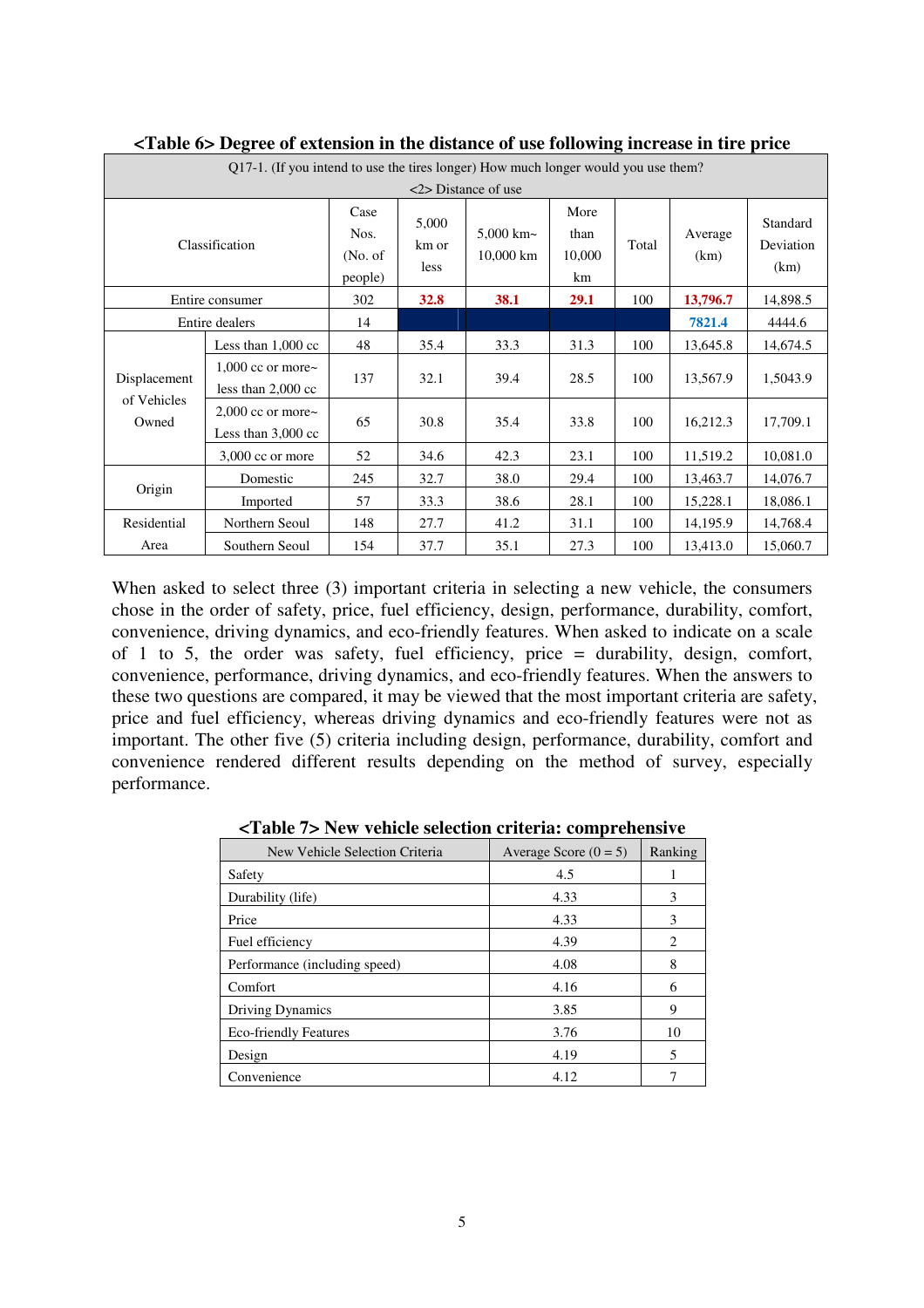| Q5. Please choose, in the order of importance, the three most important among the factors listed above |                                                             |        |       |                    |        |                  |                 |         |                  |                     |                              |
|--------------------------------------------------------------------------------------------------------|-------------------------------------------------------------|--------|-------|--------------------|--------|------------------|-----------------|---------|------------------|---------------------|------------------------------|
| that you considered when purchasing your vehicle.                                                      |                                                             |        |       |                    |        |                  |                 |         |                  |                     |                              |
|                                                                                                        | <4> Simple comprehensive for ranks 1-3                      |        |       |                    |        |                  |                 |         |                  |                     |                              |
| Classification                                                                                         |                                                             | Safety | Price | Fuel<br>Efficiency | Design | Perfor-<br>mance | Dura-<br>bility | Comfort | Conve-<br>nience | Driving<br>Dynamics | Eco-<br>friendly<br>Features |
|                                                                                                        | Comprehensive                                               | 58.7   | 53.6  | 47.7               | 29.9   | 28.3             | 26.4            | 23.7    | 16.6             | 11.3                | 3.9                          |
|                                                                                                        | Less than<br>$1,000$ cc                                     | 30.0   | 89.0  | 81.0               | 20.0   | 7.0              | 17.0            | 4.0     | 40.0             | 3.0                 | 9.0                          |
| Displacement<br>of Vehicles<br>Owned                                                                   | $1,000$ cc or<br>$more-$<br>less than<br>$2,000 \text{ cc}$ | 57.1   | 63.6  | 54.3               | 26.1   | 27.5             | 25.4            | 16.8    | 15.7             | 9.6                 | 3.9                          |
|                                                                                                        | $2,000$ cc or<br>more~<br>Less than<br>3,000 cc             | 61.3   | 40.0  | 38.1               | 38.1   | 33.8             | 35.6            | 26.3    | 10.0             | 13.1                | 3.8                          |
|                                                                                                        | 3,000 cc or<br>more                                         | 76.9   | 27.5  | 25.0               | 34.4   | 37.5             | 25.0            | 45.6    | 10.0             | 17.5                | 0.6                          |
|                                                                                                        | Domestic                                                    | 57.4   | 59.8  | 50.0               | 26.5   | 25.2             | 25.9            | 24.3    | 19.8             | 7.0                 | 4.1                          |
| Origin                                                                                                 | Imported                                                    | 63.1   | 32.5  | 40.0               | 41.3   | 38.8             | 28.1            | 21.9    | 5.6              | 25.6                | 3.1                          |
| Residential                                                                                            | Northern<br>Seoul                                           | 57.1   | 53.1  | 44.9               | 32.3   | 29.1             | 28.9            | 22.9    | 16.3             | 11.1                | 4.3                          |
| Area                                                                                                   | Southern<br>Seoul                                           | 60.3   | 54.0  | 50.6               | 27.4   | 27.4             | 24.0            | 24.6    | 16.9             | 11.4                | 3.4                          |

Unlike the high level of environmental awareness, the level of awareness of tire-related information were generally on the whole low, especially with respect to Rolling Resistance. It demonstrates that the information on Rolling Resistance needs to be disseminated in advance to ensure successful implementation of the tire efficiency rating system. It was also revealed that the owners of large PCs with low fuel efficiency were highly interested because while the awareness level was lower than the average especially with small PC owners, it was above average with respect to large PC owners.

| Awareness of tire-related information                | Average Score $(0 - 5)$ |
|------------------------------------------------------|-------------------------|
| <b>Rolling Resistance</b>                            | 2.94                    |
| Wet Grip                                             | 3.48                    |
| Various road conditions that affect fuel consumption | 3.88                    |
| Effect of tire pressure on fuel consumption          | 3.87                    |
| Driving pattern affects fuel consumption             | 4.15                    |
| Rolling Resistance affects fuel consumption          | 3.14                    |
| Wet Grip affects safety while driving                | 3.73                    |

**<Table 9> Awareness of tire-related information: comprehensive** 

The survey on various practices for improving fuel efficiency revealed that the efforts for improving fuel efficiency (average 3.22) were lower than the level of awareness of environmental issues (Q1.<1>, average 4.03). The most frequently carried out practice was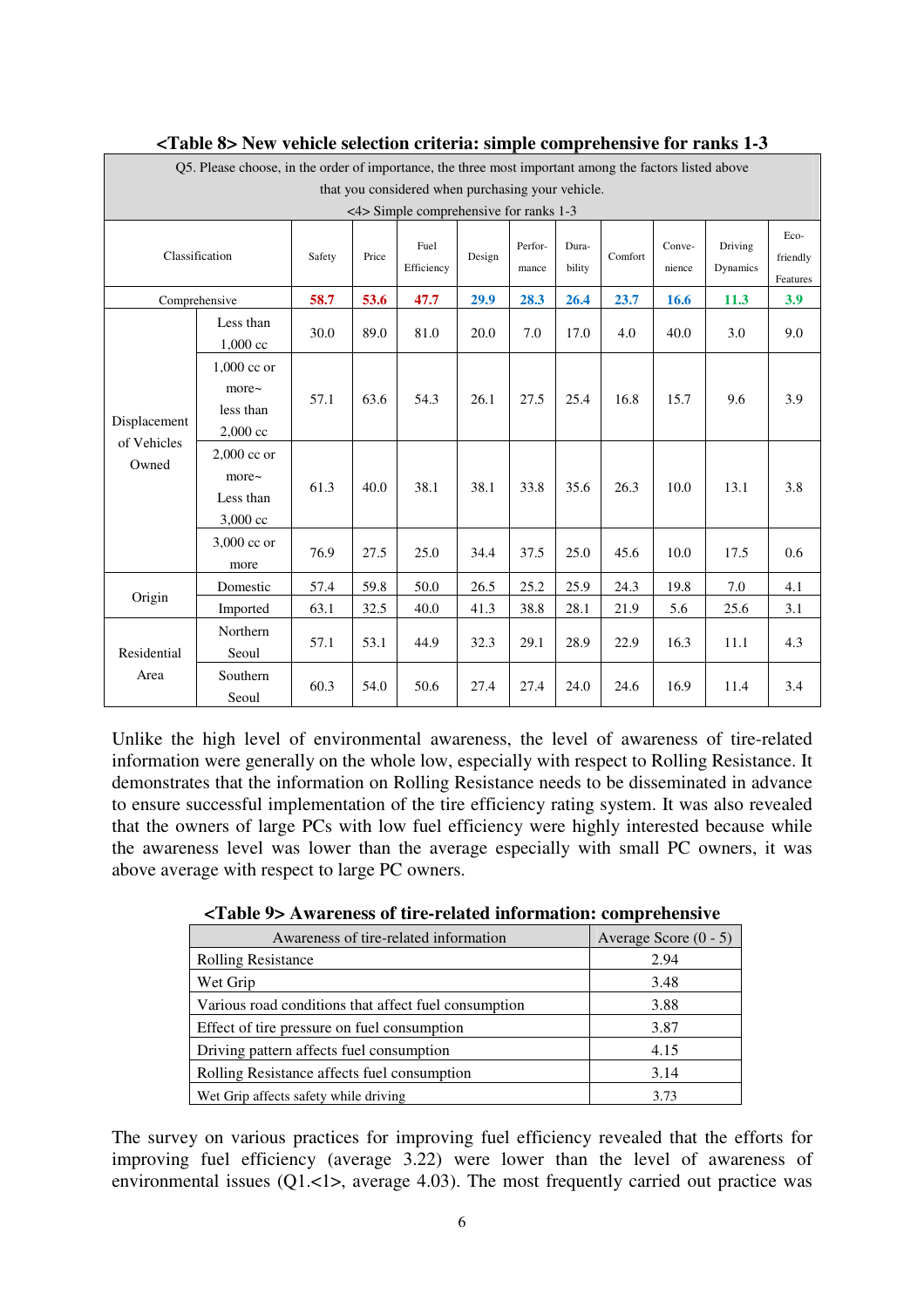not making sudden start, speed-up or stop, which is interpreted to be the result of successful publicity. As for the purchase of eco-friendly tires, it is currently not being practiced on a frequent basis, but given the willingness to make the replacement, it is expected to contribute to improving fuel efficiency through various publicity programs and support in the future. The level of regular check-ups of tire pressure and timely replacement of tires are currently satisfactory, but not practiced sufficiently. It is notable that consumers are adverse to and not inclined to purchasing small cars. It leads to the supposition that it would be difficult to induce an awareness to increase fuel efficiency through the promotion of small car purchases in the future. The current level of purchases for eco-friendly cars is low, but the future willingness to purchase is not so low.

| Ways to Improve Fuel Efficiency                                                    | Average Score<br>$(0 - 5)$ | Ranking        |
|------------------------------------------------------------------------------------|----------------------------|----------------|
| Do not make a sudden start, speed-up, or stop                                      | 3.88                       |                |
| Check tire pressure regularly                                                      | 3.54                       | 4              |
| Turn off the engine or put the gear in neutral position when the car is<br>stopped | 3.54                       | $\overline{4}$ |
| Reduce use of air-conditioning                                                     | 3.51                       | 6              |
| Use additives to improve fuel efficiency (or use premium fuel)                     | 2.62                       | 14             |
| Keep the driving speed at 60~80km/h                                                | 3.43                       | 7              |
| Do not carry unnecessary cargo to reduce the vehicle weight                        | 3.67                       | 3              |
| Regularly check and replace consumable parts relating to engine                    | 3.72                       | $\overline{2}$ |
| Purchase a small car for fuel efficiency                                           | 2.43                       | 15             |
| Purchase an eco-friendly (high-efficiency) car for fuel efficiency                 | 2.67                       | 13             |
| Purchase eco-friendly (high-efficiency) tires                                      | 2.70                       | 12             |
| Replace tires on time                                                              | 3.24                       | 10             |
| Consider purchasing a small car in the future                                      | 2.72                       | 11             |
| Purchase an eco-friendly vehicle                                                   | 3.40                       | 8              |
| Replace the tires with eco-friendly (high-efficient) ones                          | 3.28                       | 9              |
| Average                                                                            | 3.22                       |                |

**<Table 10> Ways to improve fuel efficiency: comprehensive**

The most important factors in selecting tires was [price > life > noise arising from tires > Road Grip > Rolling Resistance > tire width > tires with specific functions or features > tread pattern > OE tire brand]. When the consumer survey results are compared with those for dealers, the dealers considered Road Grip, noise, price and life of tire more important, whereas the consumers considered other factors including Rolling Resistance more importantly than others. The relative importance of safety, economics, and durability is as follows. From the consumer survey result, safety, economics and durability marked 50.3%, 25.8% and 23.9%, respectively. It demonstrates that the consumers consider economics and durability equally important. It seems that the durability should also be considered when implementing the tire efficiency rating system. In other owrds, it seems necessary to review an integrated and comprehensive plan for tires (economics, safety and durability, etc.).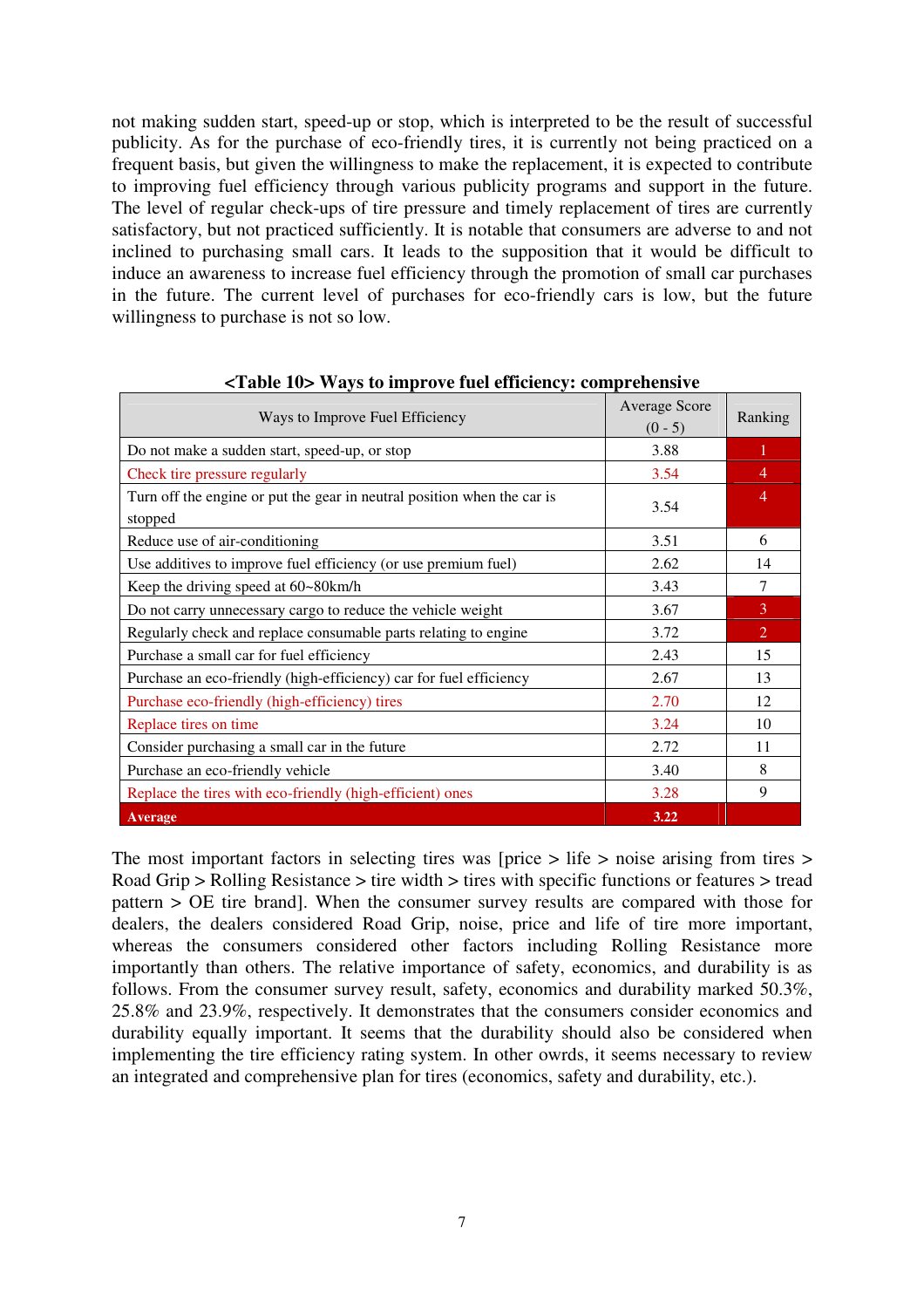| Tire Selection Criteria                   | Average Score<br>$(0 - 5)$ | Remarks | Dealer Survey<br>Result<br>$(0 - 5)$ |
|-------------------------------------------|----------------------------|---------|--------------------------------------|
| Road Grip                                 | 3.84                       | $\prec$ | 4.08                                 |
| <b>Rolling Resistance</b>                 | 3.65                       | $\geq$  | 3.08                                 |
| Noise arising from tires                  | 3.91                       | ≺       | 4.10                                 |
| Price                                     | 4.08                       | $\,<\,$ | 4.58                                 |
| OE tire brand                             | 3.14                       | $\geq$  | 2.88                                 |
| Tires with specific functions or features | 3.53                       | $\geq$  | 3.50                                 |
| Tire width                                | 3.57                       | $\geq$  | 3.40                                 |
| Tread pattern                             | 3.37                       | $\geq$  | 2.93                                 |
| Life                                      | 4.01                       |         | 4.28                                 |

**<Table 11> Tire selection criteria** 

It seems that most of the information, when replacing tires, is obtained from dealers such as auto repair shops or tire shops. It further shows that the information is not generally shared through online media including portal sites or manufacturers' web sites. In order for detailed and comparable information to be shared online, it would be necessary to expand the tire efficiency labeling system, and to further introduce voluntary systems such as the report on tire-related information. When compared with the dealer survey results, the dealers seem to believe that the information is delivered more effectively than the consumers. They appear to believe that, in particular, the tire-related information is delivered adequatetly from themselves (the tire shops), which is considerably different from the consumers' perspective. The differences in the recognition of phenomenon by suppliers and consumers during the delivery and dissemination of information should be corrected.

The survey results on awareness of tire prices demonstrated that 51.6% do not know about tire prices. It is highly likely that the consumers would not participate in the tire efficiency rating system if they are not knowledgable about tire prices. The owners of import cars and large PCs relatively better informed about tire prices. It appears desirable to approach the high-end market first with eco-friendly tires because the price elasticity for these two groups is expected to be low. Although the tire efficiency rating system will be implemented in full scale, it seems recommendable to engage consecutively in selective and assymetric regulation, publicity and support for specific tire groups.

The responses that consumers would consider such information as Rolling Resistance and Road Grip, etc., if they were provided when selecting tires marked "4.00" which was the highest value when compared with the other responses. They also responsed that they would be more interested in selecting tires if they could easily receive or access informaiton about tires (3.89), and that they would select tires marked with relevant information (3.87). The also took the position that the disclosure of tire related information would provide more options for the consumers (3.85), and contribute to improving tire performance (3.83). In conclusion, consumers believe that it would assist them to select tires through utilizzation of such information if they could obtain tire information easily through the tire efficiency rating system, and tire performance would also be improved during such a process.

However, it is also evident that consumers were not fully aware that the government had introduced the tire efficiency rating system (2.82), that information regarding tires were not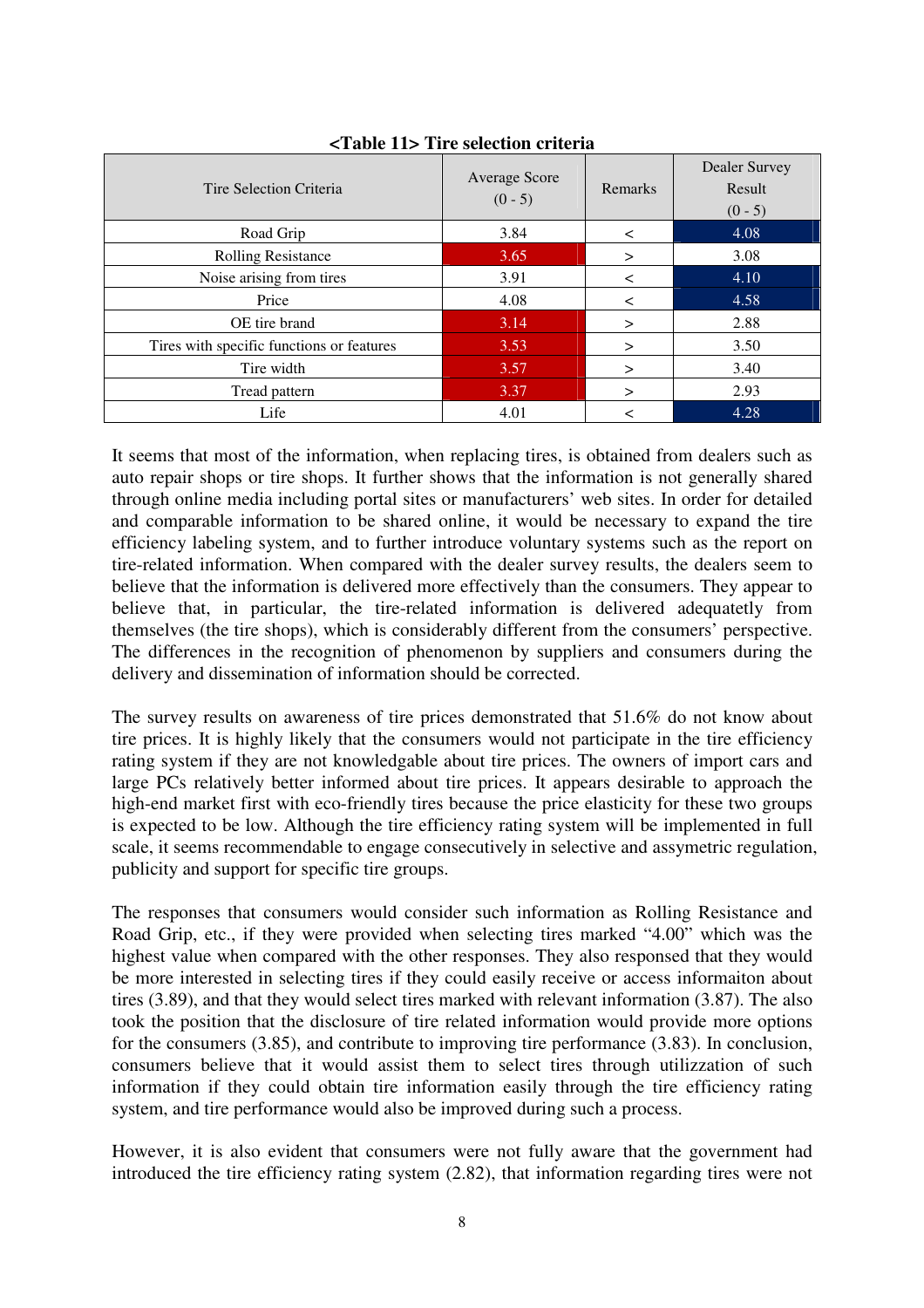readily available at current time (3.11), and that they did not expect to receive detailed and expansive information if tire suppliers were to provide it to them voluntarily (3.38). Despite the foregoing, they take the position that it is desirable for tire suppliers to provide information on a voluntarily basis prior to the government regulation (3.63); therefore, the tire suppliers should exercise increased efforts to deliver and disseminate tire-related information.

| Awareness of Tire Information Disclosure                                                                                                                                                            | Average<br>Score<br>$(0 - 5)$ | Consumer<br>ranking     | Re-<br>marks | Dealer<br>Survey | Dealer<br>Ranking |
|-----------------------------------------------------------------------------------------------------------------------------------------------------------------------------------------------------|-------------------------------|-------------------------|--------------|------------------|-------------------|
| <1>I can easily obtain information on tires when<br>it's time to replace them.                                                                                                                      | 3.11                          | 11                      | $\,<\,$      | 3.45             | 10                |
| <2> If I could easily get information about tires,<br>I would be more interested in selecting tires.                                                                                                | 3.89                          | $\overline{\mathbf{2}}$ | $\,<\,$      | 4.05             | 1                 |
| <3> If information about tires (Rolling<br><b>Resistance, Road Grip, and life) become</b><br>available to consumers, I would consider those<br>factors when selecting tires.                        | 4.00                          | 1                       | $\rm{~}$     | 3.73             | 8                 |
| <4> I would recommend tires more strongly to my<br>friends and family if I have some information<br>about the particular tire.                                                                      | 3.75                          | 6                       | $\,<\,$      | 3.83             | $\overline{2}$    |
| <5> I will not hesitate to purchase certain tires<br>even if the price increases by 5% if I have some<br>information about them.                                                                    | 3.50                          | 9                       | >            | 3.13             | 11                |
| <6> I will not hesitate to purchase certain tires<br>even if the price increases by 15% if I have some<br>information about them.                                                                   | 2.82                          | 12                      | $\rm{~}$     | 2.53             | 12                |
| <7> I prefer tires with performance<br>information, such as Road Grip, life, etc., to<br>those without such information.                                                                            | 3.87                          | 3                       | $\rm{~}$     | 3.78             | 4                 |
| <8> I am aware that the tire efficiency rating<br>system that requires disclosure of information such<br>as Rolling Resistance, wet grip, etc. will be<br>adopted and introduced by the government. | 2.82                          | 12                      | $\rm{~}$     | 2.35<br>(2.80)   | 13                |
| <9> I believe that the tire efficiency rating<br>system requiring disclosure of tire performance<br>information will be helpful in improving the<br>actual performance.                             | 3.83                          | 5                       | $\rm{~}$     | (3.7)            | 9                 |
| <10> I believe that the tire efficiency rating system<br>will assist consumers in getting their tire<br>information effectively.                                                                    | 3.66                          | 7                       | $\,<\,$      | (3.75)           | 5                 |
| <11> I believe that the tire efficiency rating<br>system will provide more options to consumers.                                                                                                    | 3.85                          | 4                       | $\, > \,$    | (3.75)           | 5                 |
| <12> I believe that tire manufacturers' voluntary<br>disclosure of tire performance information is more<br>desirable than the government's regulation.                                              | 3.63                          | 8                       | $\,<\,$      | (3.83)           | 2                 |

**<Table 12> Awareness of tire information disclosure: comprehensive**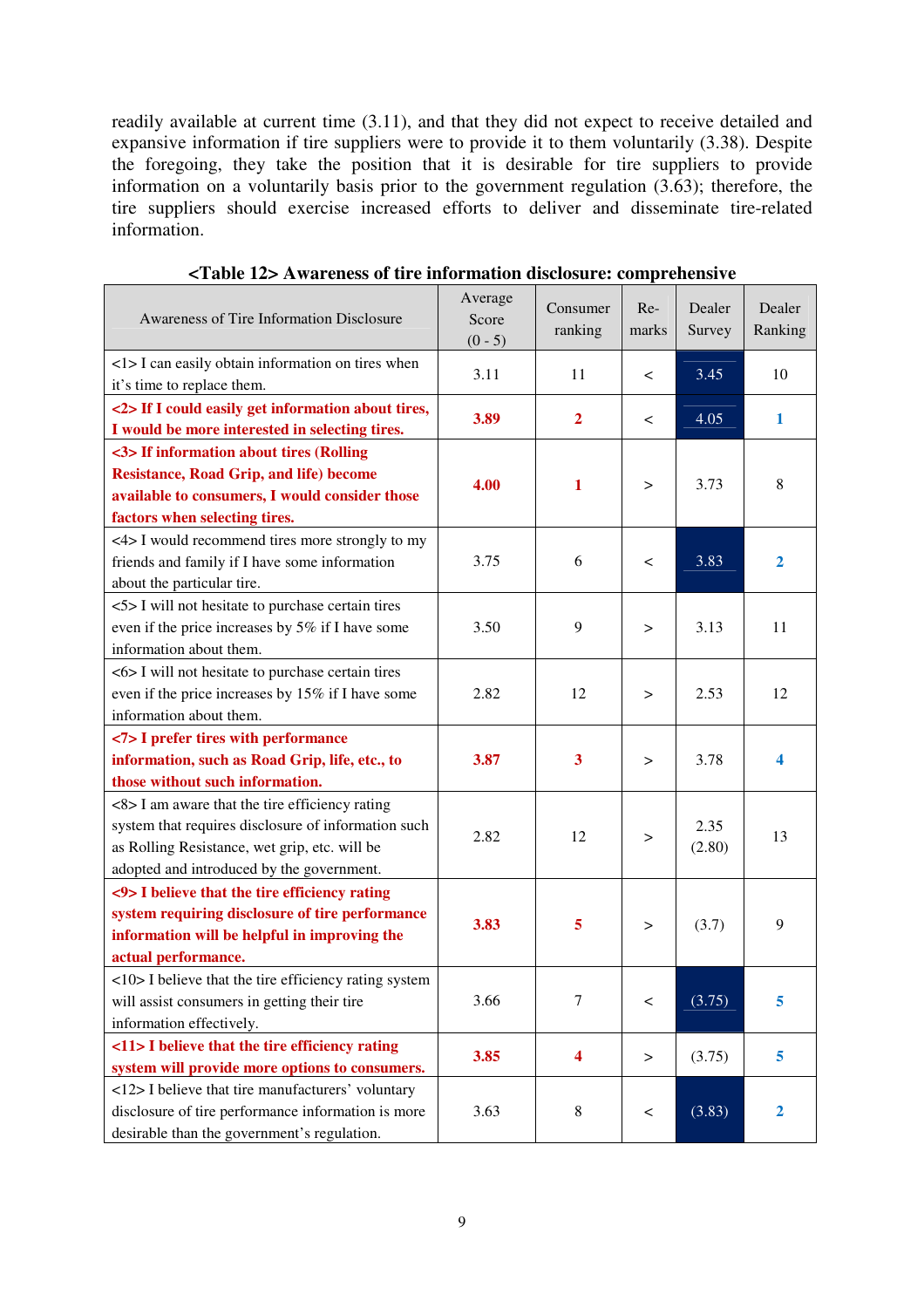| Awareness of Tire Information Disclosure                                                                                                                                                                                                                                       | Average<br>Score<br>$(0 - 5)$ | Consumer<br>ranking | $Re-$<br>marks | Dealer<br>Survey | Dealer<br>Ranking |  |  |
|--------------------------------------------------------------------------------------------------------------------------------------------------------------------------------------------------------------------------------------------------------------------------------|-------------------------------|---------------------|----------------|------------------|-------------------|--|--|
| <13> I believe that tire manufacturers' voluntary<br>disclosure of tire performance information will<br>offer more detailed information to consumers than<br>the government's regulation.                                                                                      | 3.38                          | 10                  |                | (3.75)           |                   |  |  |
| Note 1: Those without parenthesis indicate awareness about the consumers, and those with parenthesis indicate<br>dealer survey result. For example, in question <8>, 2.34 is the consumer awareness level conceived by the<br>dealers, and 2.80 is the dealer awareness level. |                               |                     |                |                  |                   |  |  |

The efficiency grade labeling methods preferred by the consumers were those indicating the information on a horizontal basis (1) thermometric [with detailed values], (2) graded [horizontal], (3) thermometric [sectional]), and the most preferred was (4) the thermometric [with detailed values] method, which indicated detailed information. On the other hand, consumers found it difficult to understand if they took a different shape per item, if they were in a form other than horizontal bars, or if additional information (average, comprehensive scores, etc.) were indicated. In other words, they seem to prefer easily understandable and visually outstanding formats, rather than those that include excessive information or that are easy to compare (the comparison of information between products become easy if there are additional information such as the average or comprehensive scores, etc.). Therefore, the method of labeling tire efficiency grade should be reviewed additionally by taking such findings into consideration. The information provided could be indicated in detail directly on tires, or by changing the color of tires, etc. Further, it is also important that the information about tires is indicated in detail in the relevant documents such as receipts and repair quotations.

In addition, when the results between that of consumers and dealers are compared, there is no material difference in the reasons for selection although there is clear differences in the preference between the dealers and consumers, which show that there is considerable difference between information recognition method between tire suppliers and consumers.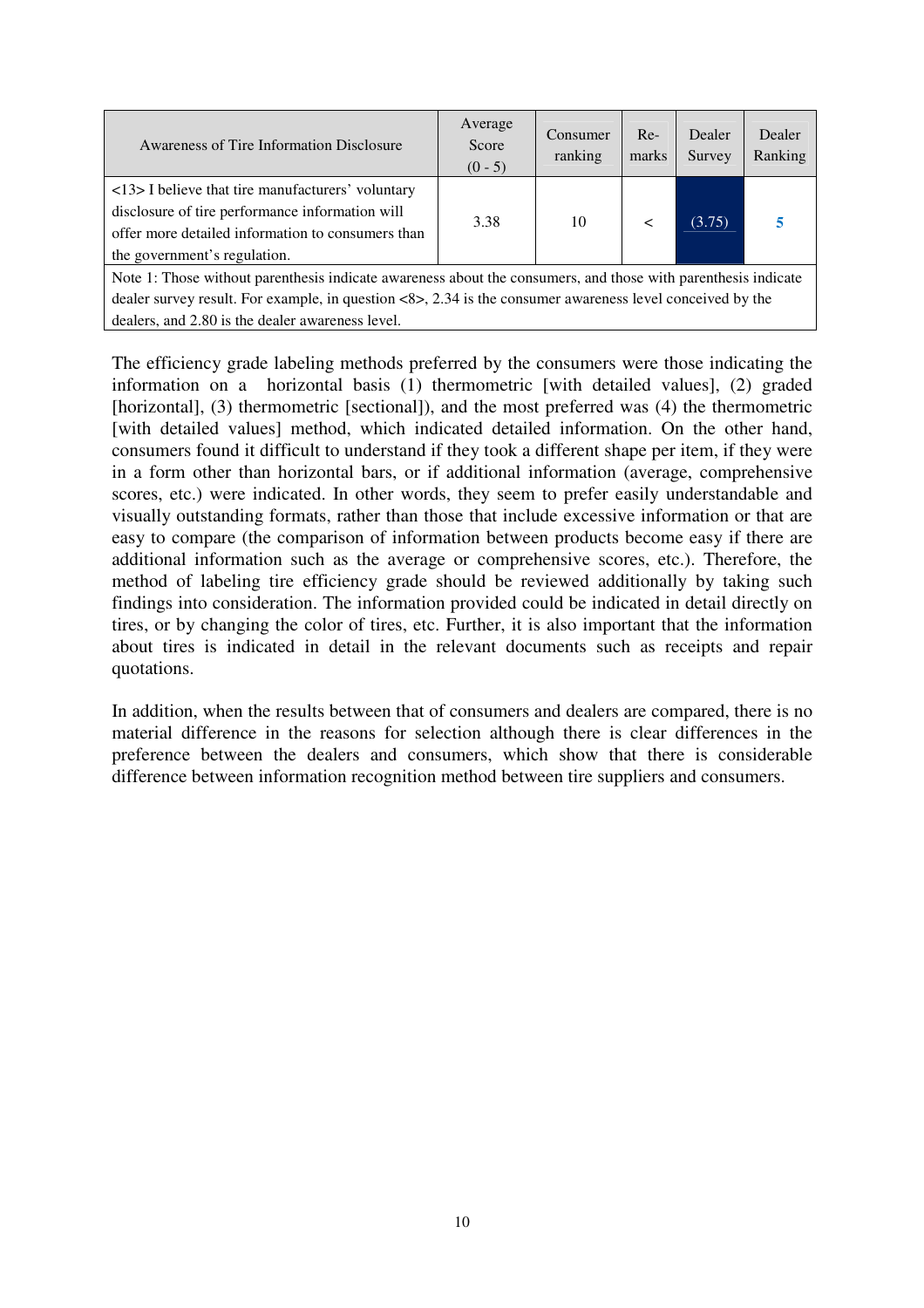

**<Diagram 1> Tire efficiency grade labeling method (1)** 



**<Diagram 2> Tire efficiency grade labeling method (2)**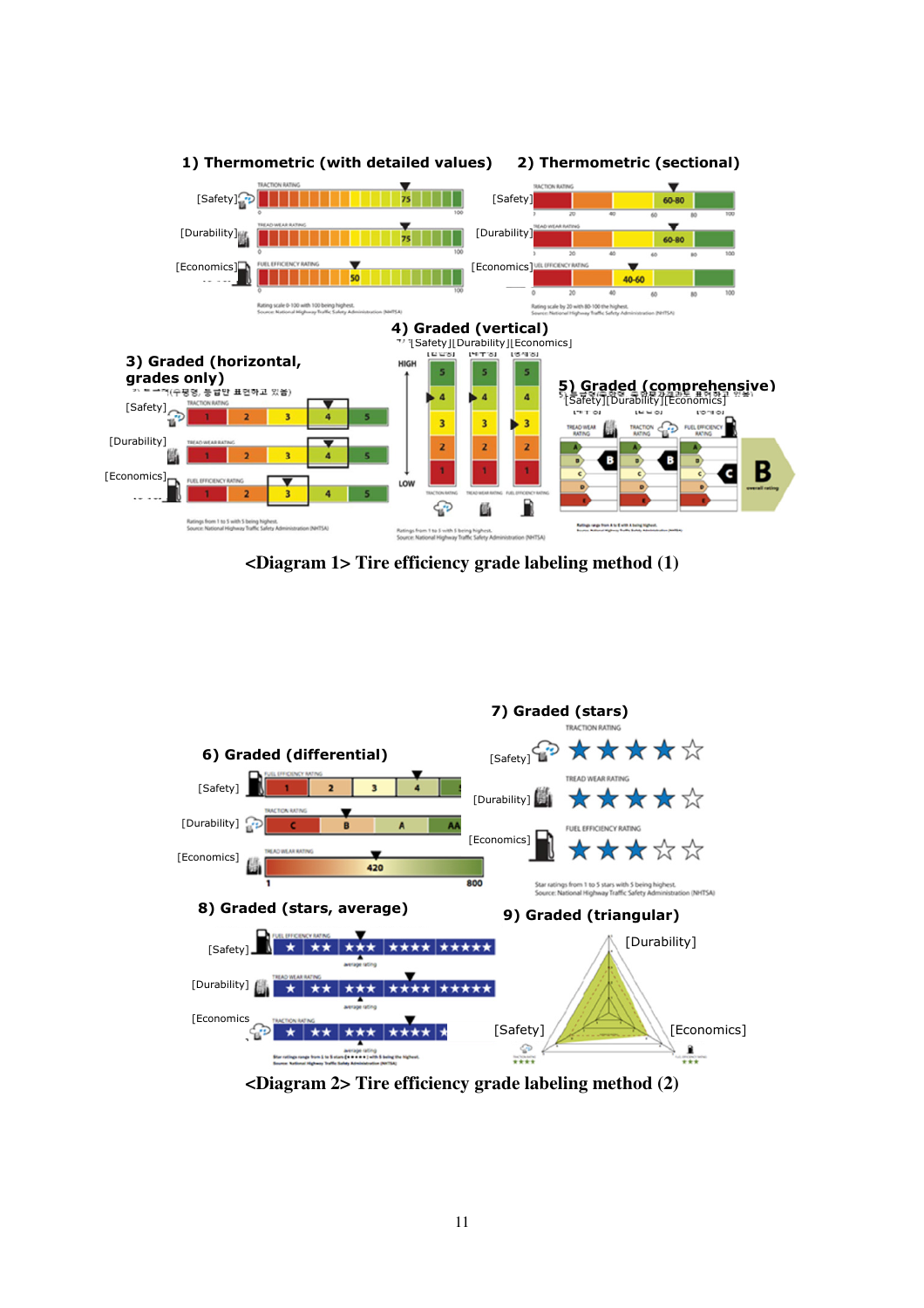|                                                              | Q19-1. From the following <examples display="" methods="" of=""> choose three</examples> |                                 |                        |                                                    |                   |                      |                                |                                  |                               |                        |  |
|--------------------------------------------------------------|------------------------------------------------------------------------------------------|---------------------------------|------------------------|----------------------------------------------------|-------------------|----------------------|--------------------------------|----------------------------------|-------------------------------|------------------------|--|
| that you think would be the best in the order of preference. |                                                                                          |                                 |                        |                                                    |                   |                      |                                |                                  |                               |                        |  |
|                                                              | $\langle 4 \rangle$ Simple comprehensive for ranks 1-3                                   |                                 |                        |                                                    |                   |                      |                                |                                  |                               |                        |  |
| Classification                                               |                                                                                          | Thermo-<br>Metric<br>(detailed) | Graded<br>(horizontal) | Thermo-<br>Metric<br>(sectiona<br>$\left( \right)$ | Graded<br>(Stars) | Graded<br>(Vertical) | Graded<br>(Compre-<br>hensive) | Graded<br>$(Stars +$<br>average) | Graded<br>(Differen-<br>tial) | Graded<br>(Triangular) |  |
| Entire consumer (700)                                        |                                                                                          | 79.3                            | 53.3                   | 47.0                                               | 31.3              | 31.1                 | 18                             | 13.7                             | 13.4                          | 12.9                   |  |
| Entire dealers (40)                                          |                                                                                          | 22.5                            | 37.5                   | 32.5                                               | 72.5              | 30.0                 | 30.0                           | 30.0                             | 40.0                          | 5.0                    |  |
|                                                              | Less than<br>1,000 cc                                                                    | 80.0                            | 54.0                   | 46.0                                               | 29.0              | 30.0                 | 14.0                           | 13.0                             | 18.0                          | 16.0                   |  |
| Displace-<br>ment of                                         | 1,000 cc<br>or more~<br>less than<br>2,000 cc                                            | 78.9                            | 56.4                   | 48.2                                               | 30.0              | 27.5                 | 17.9                           | 12.5                             | 15.0                          | 13.6                   |  |
| vehicles<br>owned                                            | 2,000 cc<br>or more~<br>Less than<br>$3{,}000\ {\rm cc}$                                 | 82.5                            | 50.0                   | 50.6                                               | 28.8              | 37.5                 | 15.6                           | 13.8                             | 10.6                          | 10.6                   |  |
|                                                              | 3,000 cc<br>or more                                                                      | 76.3                            | 50.6                   | 41.9                                               | 37.5              | 31.9                 | 23.1                           | 16.3                             | 10.6                          | 11.9                   |  |
|                                                              | Domestic                                                                                 | 79.4                            | 56.1                   | 47.8                                               | 31.3              | 31.5                 | 16.7                           | 12.0                             | 13.3                          | 11.9                   |  |
| Origin                                                       | Imported                                                                                 | 78.8                            | 43.8                   | 44.4                                               | 31.3              | 30.0                 | 22.5                           | 19.4                             | 13.8                          | 16.3                   |  |
| Residential                                                  | Northern<br>Seoul                                                                        | 82.0                            | 52.0                   | 44.3                                               | 32.9              | 32.6                 | 19.4                           | 10.9                             | 12.3                          | 13.7                   |  |
| area                                                         | Southern<br>Seoul                                                                        | 76.6                            | 54.6                   | 49.7                                               | 29.7              | 29.7                 | 16.6                           | 16.6                             | 14.6                          | 12.0                   |  |

# **<Table 13> Preference for tire efficiency grade labeling method: simple comprehensive**

As for the percentage of each grade in the tire efficiency rating system, the responses averaged 29.1% for grade 1, 22.5% for grade 2, 20.6% for grade 3, 15.0% for grade 4, and 12.8% for grade 5. It should be noted that such percentages could be applied to the tire efficiency rating system.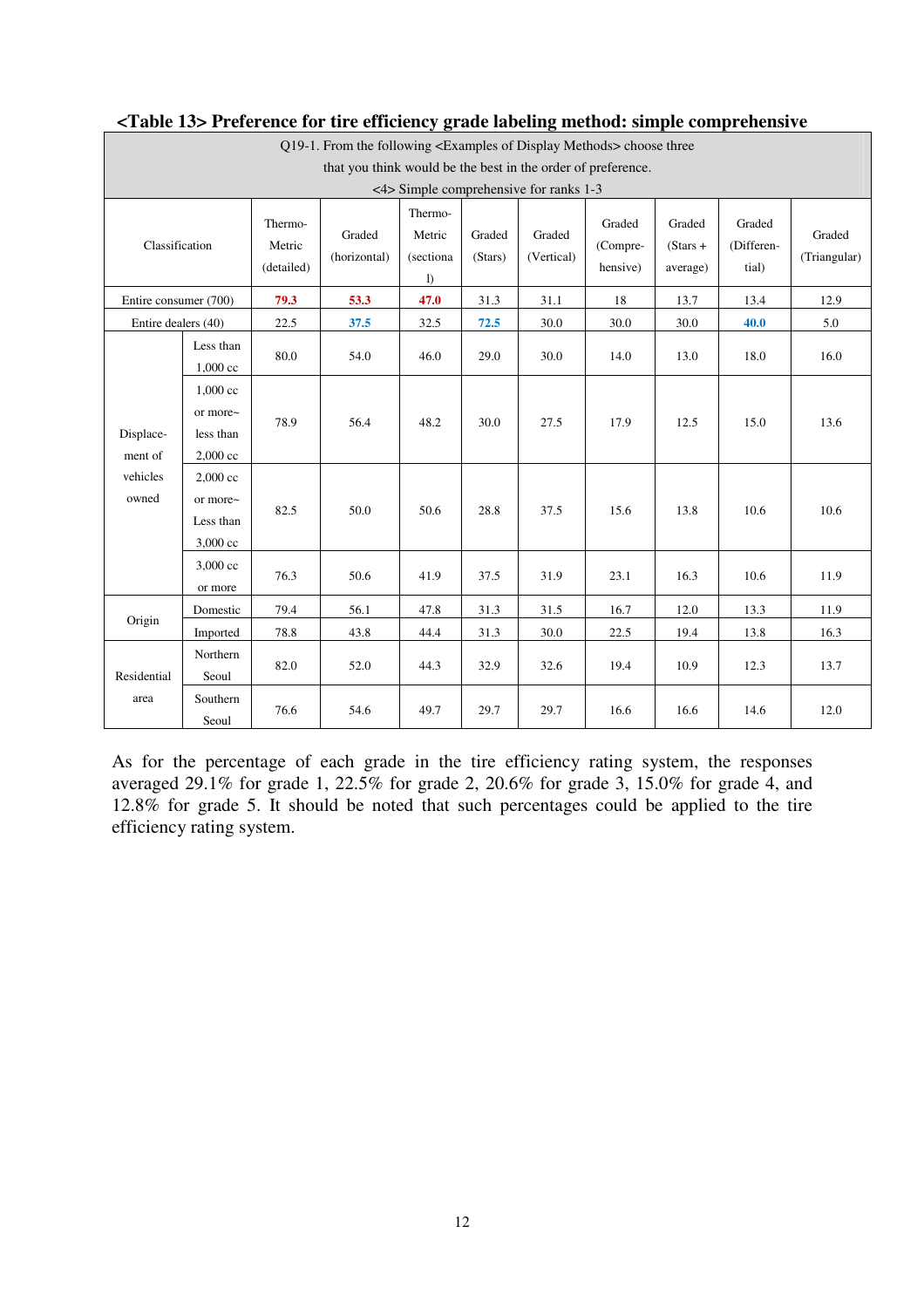|                                      | O20. What percentage do you think would be appropriate for each grade if they were to be classified into 5 grades<br>on the basis of their efficiency, on a scale of 100? |                   |         |                   |      |                   |      |                   |      |                   |      |
|--------------------------------------|---------------------------------------------------------------------------------------------------------------------------------------------------------------------------|-------------------|---------|-------------------|------|-------------------|------|-------------------|------|-------------------|------|
|                                      |                                                                                                                                                                           | Grade 1           |         | Grade 2           |      | Grade 3           |      | Grade 4           |      | Grade 5           |      |
| Classification                       |                                                                                                                                                                           | Average<br>$(\%)$ | $S.D.*$ | Average<br>$(\%)$ | S.D. | Average<br>$(\%)$ | S.D. | Average<br>$(\%)$ | S.D. | Average<br>$(\%)$ | S.D. |
| Comprehensive                        |                                                                                                                                                                           | 29.1              | 20.5    | 22.5              | 9.8  | 20.6              | 10.1 | 15.0              | 8.3  | 12.8              | 11.3 |
|                                      | Less than<br>$1,000$ cc                                                                                                                                                   | 28.2              | 20.9    | 21.1              | 10.8 | 19.3              | 8.1  | 16.6              | 8.9  | 14.9              | 11.0 |
| Displacement<br>of vehicles<br>owned | $1,000$ cc or<br>more~<br>less than<br>$2,000$ cc                                                                                                                         | 28.5              | 19.6    | 23.0              | 10.9 | 21.1              | 10.7 | 14.9              | 7.9  | 12.6              | 10.6 |
|                                      | $2,000$ cc or<br>$more-$<br>Less than<br>3,000 cc                                                                                                                         | 30.5              | 19.9    | 23.0              | 8.1  | 19.5              | 8.7  | 14.1              | 8.0  | 12.8              | 13.5 |
|                                      | 3,000 cc or<br>more                                                                                                                                                       | 29.0              | 22.2    | 22.1              | 8.6  | 21.9              | 11.4 | 15.1              | 8.9  | 11.9              | 10.0 |
|                                      | Domestic                                                                                                                                                                  | 29.0              | 19.2    | 23.0              | 10.2 | 20.6              | 10.0 | 14.9              | 8.1  | 12.6              | 10.7 |
| Origin                               | Imported                                                                                                                                                                  | 29.4              | 24.2    | 20.9              | 8.4  | 20.7              | 10.4 | 15.4              | 9.1  | 13.6              | 13.1 |
| Residential                          | Northern<br>Seoul                                                                                                                                                         | 27.6              | 19.4    | 22.9              | 11.4 | 20.8              | 9.7  | 15.5              | 8.1  | 13.3              | 11.9 |
| area                                 | Southern<br>Seoul                                                                                                                                                         | 30.5              | 21.4    | 22.1              | 7.9  | 20.5              | 10.5 | 14.5              | 8.5  | 12.3              | 10.6 |

**<Table 14> Percentage of each tire efficiency grade**

\* S.D.: Standard deviation

It is evident that the current system needs to be supplemented because the grade labeling method would affect consumer behavior. A dualistic system needs to be operated, comprising the rating system which provides brief information and is the basis for the minimum energy consumption efficiency standards, and of the detailed labeling system which provides detailed and expansive information. It is because detailed and specific information is not readily available at present time; and if improved, the consumers would be more apt to select eco-friendly tires.

Given the willingness to pay a premium for eco-friendly tires, it would be a more effective means of providing information to suggest the actual amount of savings, rather than fuel efficiency, because the consumers' awareness of information is distorted.

In conclusion, as for the willingness to pay more upon 20% improvement in safety, which was set up for comparison, the amount consumers were willing to pay was KRW 139,977 if counterbalanced by economics, and KRW 189,022 if not counterbalanced by economics. In case of dealers, the amount was KRW 45,527 if counterbalanced by economics, and KRW 322,973 if not counterbalanced by economics, showing a greater difference than the consumers. Moreover, there is wider difference in the willingness to pay in case of the dealers, as opposed to consumers, between products that are counterbalanced and those that are not counterbalanced. Such differences may be interpreted to arise from the irrationality of perception in the valuation of fuel efficiency or safety, or the non-linear characteristics in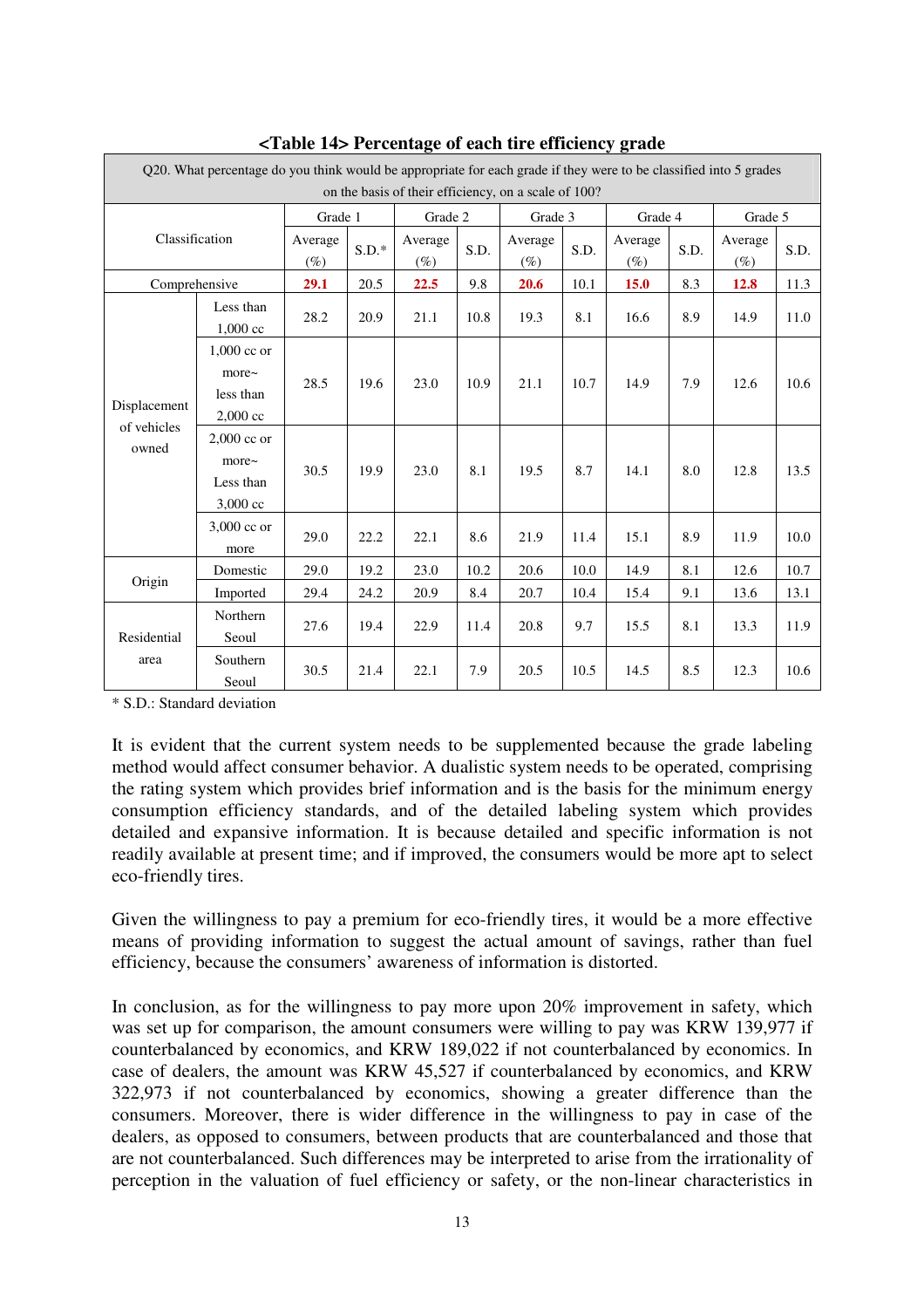structure. Additional studies may be conducted on the subject, which is expected to reveal more about the behavioristic characteristics of consumers, to ultimately contribute to substantial improvement in the performance of the tire efficiency rating system.

| Q21-1. Assuming that the current tire price is KRW 100,000, how much more would you pay for tires that can improve fuel |                                                 |                                  |                                   |                                                             |                                   |       |                  |
|-------------------------------------------------------------------------------------------------------------------------|-------------------------------------------------|----------------------------------|-----------------------------------|-------------------------------------------------------------|-----------------------------------|-------|------------------|
|                                                                                                                         |                                                 |                                  |                                   | efficiency from current 7km/l to 7.7km/l?                   |                                   |       |                  |
| Classification                                                                                                          |                                                 | Case nos.<br>(No. of)<br>people) | Less than<br><b>KRW</b><br>10,000 | KRW 10,000 or<br>more $\sim$ less than<br><b>KRW 20,000</b> | <b>KRW</b><br>$20,000$ or<br>more | Total | Average<br>(KRW) |
|                                                                                                                         | Entire consumer                                 | 700                              | 39.4                              | 23.7                                                        | 36.9                              | 100   | 15,322           |
|                                                                                                                         | Entire dealers                                  | 40                               |                                   |                                                             |                                   |       | 9,630            |
|                                                                                                                         | Less than $1,000$ cc                            | 100                              | 42.0                              | 18.0                                                        | 40.0                              | 100   | 14,611           |
| Displacement                                                                                                            | 1,000 cc or more $\sim$<br>less than $2,000$ cc | 280                              | 36.4                              | 27.9                                                        | 35.7                              | 100   | 15,032           |
| of vehicles<br>owned                                                                                                    | 2,000 cc or more $\sim$<br>Less than $3,000$ cc | 160                              | 40.6                              | 18.8                                                        | 40.6                              | 100   | 16,698           |
|                                                                                                                         | $3,000$ cc or more                              | 160                              | 41.9                              | 25.0                                                        | 33.1                              | 100   | 14,897           |
|                                                                                                                         | Domestic                                        | 540                              | 37.8                              | 24.4                                                        | 37.8                              | 100   | 15,432           |
| Origin                                                                                                                  | Imported                                        | 160                              | 45.0                              | 21.3                                                        | 33.8                              | 100   | 14,951           |
| Residential                                                                                                             | Northern Seoul                                  | 350                              | 37.4                              | 24.3                                                        | 38.3                              | 100   | 15,533           |
| area                                                                                                                    | Southern Seoul                                  | 350                              | 41.4                              | 23.1                                                        | 35.4                              | 100   | 15,110           |

# **<Table 15> Consumer's willingness to pay upon improvement on fuel efficiency**

٦

T

#### **<Table 16> Consumer's willingness to pay upon reduction in fuel cost**

| Q21-2. By replacing tires with ones that can save the fuel cost by $1\%$ , consumers can save KRW 3,000 per month, KRW<br>36,000 per year, and KRW 108,000 for three years if the usual monthly fuel cost is KRW 300,000. How much more would<br>you be willing to pay for these tires assuming the current tire price is KRW 100,000? |                                                 |                                  |                                   |                                                             |                                   |       |                  |
|----------------------------------------------------------------------------------------------------------------------------------------------------------------------------------------------------------------------------------------------------------------------------------------------------------------------------------------|-------------------------------------------------|----------------------------------|-----------------------------------|-------------------------------------------------------------|-----------------------------------|-------|------------------|
|                                                                                                                                                                                                                                                                                                                                        | Classification                                  | Case Nos.<br>(No. of)<br>people) | Less than<br><b>KRW</b><br>10,000 | KRW 10,000 or<br>more $\sim$ less than<br><b>KRW 20,000</b> | <b>KRW</b><br>$20,000$ or<br>more | Total | Average<br>(KRW) |
|                                                                                                                                                                                                                                                                                                                                        | Entire consumer                                 | 700                              | 39.4                              | 24.3                                                        | 36.3                              | 100   | 14,721           |
| Entire dealers<br>40                                                                                                                                                                                                                                                                                                                   |                                                 |                                  |                                   |                                                             | 8,463                             |       |                  |
|                                                                                                                                                                                                                                                                                                                                        | Less than $1,000$ cc                            | 100                              | 41.0                              | 23.0                                                        | 36.0                              | 100   | 12,920           |
| Displacement                                                                                                                                                                                                                                                                                                                           | 1,000 cc or more $\sim$<br>less than $2,000$ cc | 280                              | 37.9                              | 26.8                                                        | 35.4                              | 100   | 14,590           |
| of Vehicles<br>Owned                                                                                                                                                                                                                                                                                                                   | 2,000 cc or more $\sim$<br>less than $3,000$ cc | 160                              | 37.5                              | 23.1                                                        | 39.4                              | 100   | 15,946           |
|                                                                                                                                                                                                                                                                                                                                        | $3,000$ cc or more                              | 160                              | 43.1                              | 21.9                                                        | 35.0                              | 100   | 14,853           |
|                                                                                                                                                                                                                                                                                                                                        | Domestic                                        | 540                              | 38.5                              | 23.9                                                        | 37.6                              | 100   | 14,898           |
| Origin                                                                                                                                                                                                                                                                                                                                 | Imported                                        | 160                              | 42.5                              | 25.6                                                        | 31.9                              | 100   | 14,127           |
| Residential                                                                                                                                                                                                                                                                                                                            | Northern Seoul                                  | 350                              | 39.4                              | 23.4                                                        | 37.1                              | 100   | 14,433           |
| Area                                                                                                                                                                                                                                                                                                                                   | Southern Seoul                                  | 350                              | 39.4                              | 25.1                                                        | 35.4                              | 100   | 15,010           |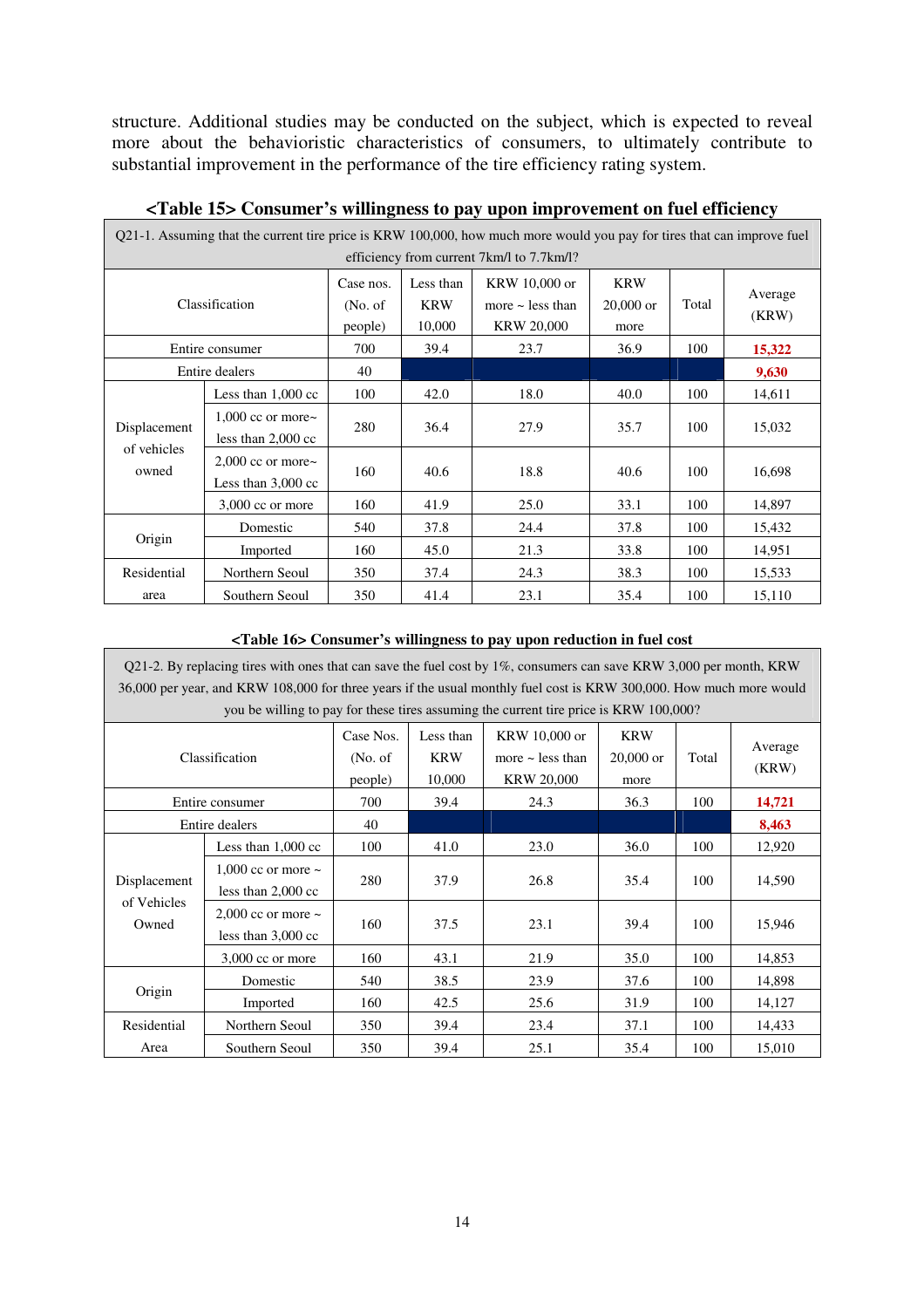|                             | Q22. What do you think is the reasonable price for tires with 20% improvement in fuel efficiency, but 20% reduction in<br>safety? (Please answer assuming that the current tire price is KRW 100,000) |                                  |                                    |                                                        |                                    |                  |                                          |  |
|-----------------------------|-------------------------------------------------------------------------------------------------------------------------------------------------------------------------------------------------------|----------------------------------|------------------------------------|--------------------------------------------------------|------------------------------------|------------------|------------------------------------------|--|
| Classification              |                                                                                                                                                                                                       | Case nos.<br>(No. of)<br>People) | Less than<br><b>KRW</b><br>150,000 | KRW 150,000 or<br>more $\sim$ less than<br>KRW 200,000 | <b>KRW</b><br>$200,000$ or<br>more | Average<br>(KRW) | Additional<br>Amount<br>Average<br>(KRW) |  |
|                             | Entire consumer                                                                                                                                                                                       | 700                              | 20.6                               | 35.3                                                   | 44.1                               | 178,633          | 78,633                                   |  |
|                             | Entire dealers                                                                                                                                                                                        | 40                               |                                    |                                                        |                                    | 208,500          | 108,500                                  |  |
|                             | Less than 1,000<br>cc                                                                                                                                                                                 | 100                              | 20.0                               | 30.0                                                   | 50.0                               | 177,971          | 77,971                                   |  |
| Displacement<br>of vehicles | $1.000$ cc or more<br>$\sim$ less than 2,000<br>cc                                                                                                                                                    | 280                              | 17.9                               | 38.6                                                   | 43.6                               | 180,232          | 80,232                                   |  |
| owned                       | $2,000$ cc or more<br>$\sim$ less than 3,000<br>cc                                                                                                                                                    | 160                              | 22.5                               | 33.8                                                   | 43.8                               | 178,844          | 78,844                                   |  |
|                             | $3,000$ cc or more                                                                                                                                                                                    | 160                              | 23.8                               | 34.4                                                   | 41.9                               | 176,038          | 76,038                                   |  |
|                             | Domestic                                                                                                                                                                                              | 540                              | 20.6                               | 37.0                                                   | 42.4                               | 177,333          | 77,333                                   |  |
| Origin                      | Imported                                                                                                                                                                                              | 160                              | 20.6                               | 29.4                                                   | 50.0                               | 183,022          | 83,022                                   |  |
| Residential                 | Northern Seoul                                                                                                                                                                                        | 350                              | 22.0                               | 36.3                                                   | 41.7                               | 178,973          | 78,973                                   |  |
| area                        | Southern Seoul                                                                                                                                                                                        | 350                              | 19.1                               | 34.3                                                   | 46.6                               | 178,293          | 78,293                                   |  |

## **<Table 17> Consumer's willingness to pay upon counterbalance between safety and economics**

# **<Table 18> Consumer's willingness to pay upon concurrent improvement in safety and economics**

| O23. What do you think is the reasonable price for tires with $5\%$ improvement both in safety and efficiency due to improved<br>wet grip and fuel efficiency? (Please answer assuming that the current tire price is KRW 100,000) |                                                              |                                    |                                                       |                                                    |                                                    |                                  |                  |                                          |  |
|------------------------------------------------------------------------------------------------------------------------------------------------------------------------------------------------------------------------------------|--------------------------------------------------------------|------------------------------------|-------------------------------------------------------|----------------------------------------------------|----------------------------------------------------|----------------------------------|------------------|------------------------------------------|--|
| Classification                                                                                                                                                                                                                     |                                                              | Less than<br><b>KRW</b><br>200,000 | <b>KRW</b><br>$200,000 \sim$<br><b>KRW</b><br>210,000 | <b>KRW</b><br>$210,000 -$<br><b>KRW</b><br>220,000 | <b>KRW</b><br>$220,000 -$<br><b>KRW</b><br>230,000 | <b>KRW</b><br>230,000<br>or more | Average<br>(KRW) | Additional<br>amount<br>average<br>(KRW) |  |
|                                                                                                                                                                                                                                    | Entire consumer (700)                                        | 20.0                               | 13.9                                                  | 18.4                                               | 23.1                                               | 24.6                             | 201,908          | 101,908                                  |  |
|                                                                                                                                                                                                                                    | Entire dealers (40)                                          |                                    |                                                       |                                                    |                                                    |                                  | 219,250          | 119,250                                  |  |
|                                                                                                                                                                                                                                    | Less than $1,000$<br>cc                                      | 20.0                               | 16.0                                                  | 16.0                                               | 22.0                                               | 26.0                             | 202,490          | 102,490                                  |  |
| Displacement                                                                                                                                                                                                                       | 1,000 cc or<br>more $\sim$ less<br>than $2,000$ cc           | 17.5                               | 14.3                                                  | 20.7                                               | 27.5                                               | 20.0                             | 203,620          | 103,620                                  |  |
| of vehicles<br>owned                                                                                                                                                                                                               | $2.000 \text{ cc}$ or<br>more $\sim$ less<br>than $3,000$ cc | 21.3                               | 13.8                                                  | 18.8                                               | 20.6                                               | 25.6                             | 201,097          | 101,097                                  |  |
|                                                                                                                                                                                                                                    | 3,000 cc or<br>more                                          | 23.1                               | 11.9                                                  | 15.6                                               | 18.8                                               | 30.6                             | 199,358          | 99,358                                   |  |
|                                                                                                                                                                                                                                    | Domestic                                                     | 21.3                               | 13.5                                                  | 20.2                                               | 22.8                                               | 22.2                             | 199,763          | 99,763                                   |  |
| Origin                                                                                                                                                                                                                             | Imported                                                     | 15.6                               | 15.0                                                  | 12.5                                               | 24.4                                               | 32.5                             | 209,147          | 109,147                                  |  |
| Residential                                                                                                                                                                                                                        | Northern Seoul                                               | 20.9                               | 14.3                                                  | 18.9                                               | 22.6                                               | 23.4                             | 200,617          | 100,617                                  |  |
| area                                                                                                                                                                                                                               | Southern Seoul                                               | 19.1                               | 13.4                                                  | 18.0                                               | 23.7                                               | 25.7                             | 203,199          | 103,199                                  |  |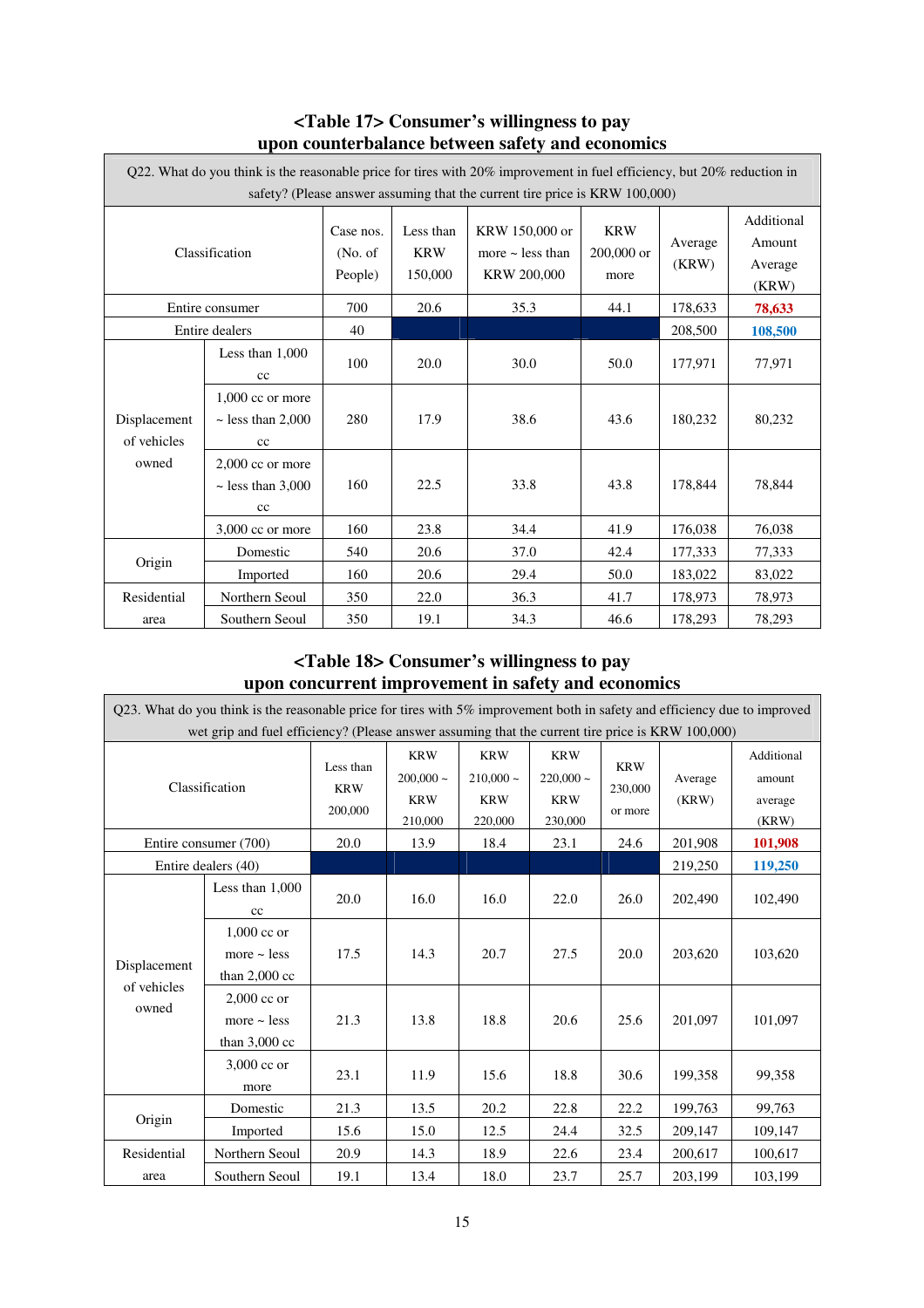# **4. Analysis on the Economic/Environmental Effects of Tire Efficiency Rating System, and Policy Proposal**

According to the study of relevant literature, and as a result of this survey, the economic and environmental effects of the tire efficiency rating system in Korea are expected to reduce fuel consumption by 231 million liters each year, which is equivalent to KRW 438 billion and 184,802 TOE, and also to reduce CO2 emissions by 490,774 tCO2. While Rolling Resistance (economics), durability (abrasivity), and wet grip (safety) were known to be mutually contradictory, it was confirmed that the contradiction could be overcome and all such characteristics could be improved through development of new materials and application of new technology, and that the improvement in economics does not necessarily result in the reduction in durabilty and safety. Such expansion of new materials and technology is expected to be applied to green tires, and to give them more significance in the future.

| Classification                                                                             | Values                | <b>Calculatiom Method</b> | Remarks/Assumption                                                                                                                                                                                                                                                                                                                                                                                                                          |
|--------------------------------------------------------------------------------------------|-----------------------|---------------------------|---------------------------------------------------------------------------------------------------------------------------------------------------------------------------------------------------------------------------------------------------------------------------------------------------------------------------------------------------------------------------------------------------------------------------------------------|
| Total distance<br>covered (A)                                                              | 41,830 km             | Survey result             | - For one tire<br>- Tire life assumed to be 3 years                                                                                                                                                                                                                                                                                                                                                                                         |
| Fuel efficiency<br>(B)                                                                     | 11.2 km/L             | Survey result             |                                                                                                                                                                                                                                                                                                                                                                                                                                             |
| Degree of<br>improvement in<br>fuel economics<br>(C)                                       | $1\%$                 | Basic assumption          | - Deemed to be fuel consumption reduction rate                                                                                                                                                                                                                                                                                                                                                                                              |
| Oil Price (D)                                                                              | 1896.2 KRW/L          | Survey result             |                                                                                                                                                                                                                                                                                                                                                                                                                                             |
| Total amount of<br>fuel reduction (E)                                                      | <b>KRW 70,820</b>     | $=A*C*D/B$                |                                                                                                                                                                                                                                                                                                                                                                                                                                             |
| Total no. of<br>nationwide<br>vehicle<br>registrations (F)                                 | 14,017,012 vehicles   | Basic assumption          | - Based on the Ministry of Land, Transport and<br>Maritime Affairs' data of August 2011,<br>additional increments not reflected; need to<br>analyze the scenario in the future                                                                                                                                                                                                                                                              |
| Total amount of<br>potential fuel<br>reduction (G)                                         | KRW 3,970,721,437,852 | $=4*E*F$                  | - For a set of 4 tires; assuming that all vehicles<br>use eco-friendly tires 100%                                                                                                                                                                                                                                                                                                                                                           |
| Total amount of<br>potential annual<br>fuel reduction (H)                                  | KRW 1,323,573,812,617 | $=\frac{G}{3}$            | - Amount adjusted for a year                                                                                                                                                                                                                                                                                                                                                                                                                |
| Total potential<br>amount<br>considering<br>demand elasticity<br>and production<br>cost(I) | KRW 1,135,626,331,226 | $=$ H*(1-10%*1.42/100)    | - Tire price assumed to be KRW 100,000<br>reflecting the survey result<br>(Tire prices were investigated to be KRW<br>128,707 for local vehicles, and KRW 97,818 in<br>case of dealers, but the dealers' price was<br>reflected because the consumer survey result<br>came only from those people who knew about<br>tire prices)<br>- The rate of price increase was set at 10% with<br>reference to the study of literature, by reflecting |

**<Table 19> Economic/environmental effects of tire efficiency rating system in Korea**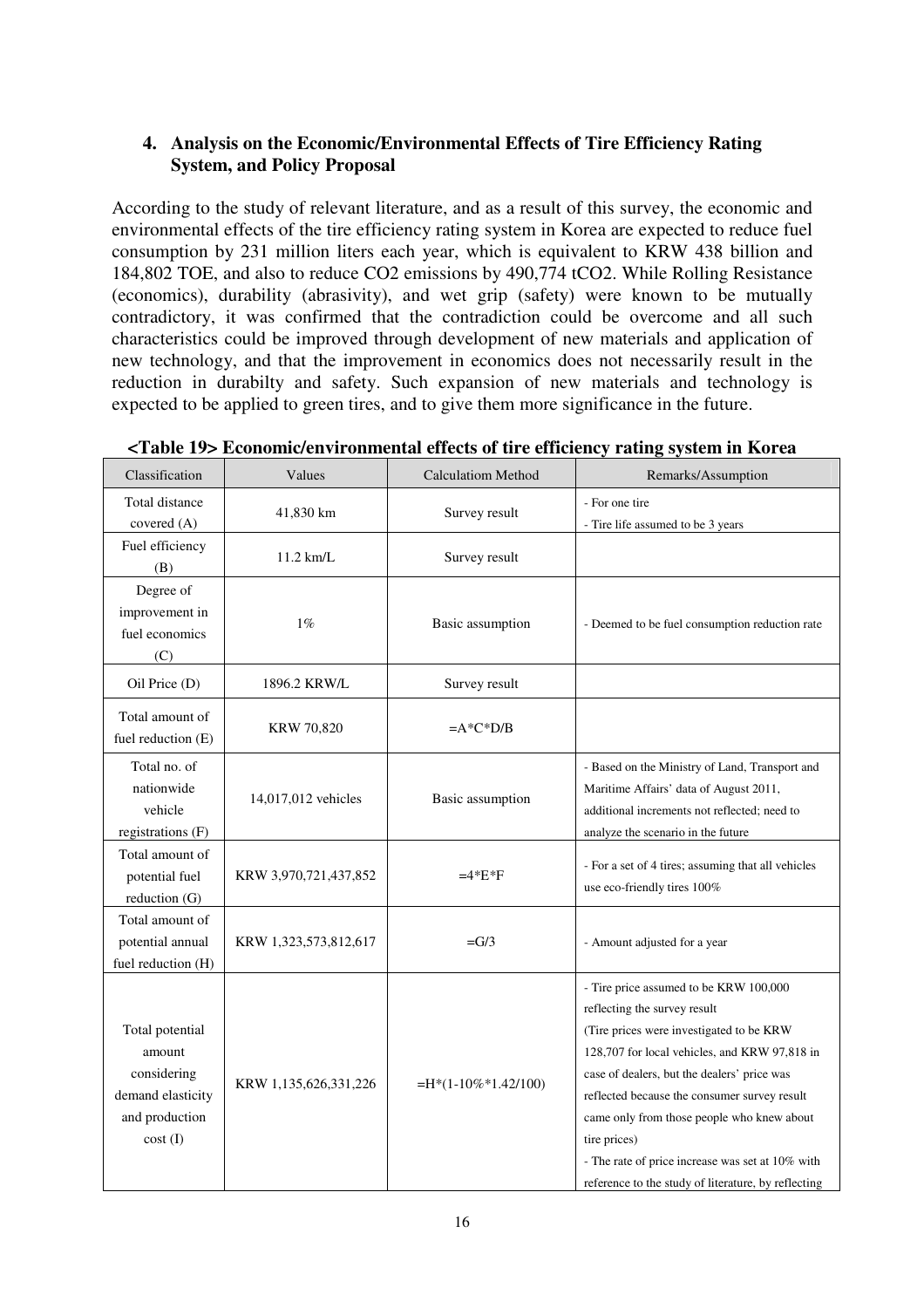| Classification                                                                                                               | Values              | <b>Calculatiom Method</b>  | Remarks/Assumption                                                                                                                                                                                                                          |
|------------------------------------------------------------------------------------------------------------------------------|---------------------|----------------------------|---------------------------------------------------------------------------------------------------------------------------------------------------------------------------------------------------------------------------------------------|
|                                                                                                                              |                     |                            | to tire price the ceiling for the production cost of<br>eco-friendly products, and based on the assumed<br>increase of KRW 10,000 in addition.<br>- The price elasticity for tire demand was applied<br>at 1.42 based on the survey result. |
| Total amount of<br>annual fuel<br>reduction<br>considering<br>consumers'<br>willingness to pay<br>$\left( \mathrm{J}\right)$ | KRW 438,027,299,187 | $=$ I*(700-430)/700        | - According to the survey result, the willingness<br>to pay in excess of KRW 10,000 turned out to be<br>38.57%, which was used as the rate of<br>purchasing eco-friendly tires.                                                             |
| Total quantity of<br>fuel reduction $(K)$                                                                                    | 231,002,689 L       | $=J/D$                     |                                                                                                                                                                                                                                             |
| Fuel reduction<br>(based on<br>TOE)(L)                                                                                       | <b>184,802 TOE</b>  | $=$ K*0.0008               | - A liter of gasoline is 0.0008 TOE.                                                                                                                                                                                                        |
| CO <sub>2</sub> reduction<br>amount $(M)$                                                                                    | 490,774 tCO2        | $= L*0.783*44/12*0.74/0.8$ | - The TOE (net caloric value) for gasoline is<br>assumed to be 0.740, and the carbon emission<br>factor, $0.783$                                                                                                                            |

Further, it would be necessary to review how the tire effciency rating system could be connected with the automobile efficiency rating system. As the Fuel Economy and Environment Label of the U.S. provides detailed information about automobiles, Korea also needs to likewise have a system for providing detailed information, and to have it connected with tire-related information.

In case of the U.S., the Environmental Protection Agency announced in May 2011 its plan to revise the "Fuel Efficiency and Environment Label" for automobiles which would be revised from the existing Fuel Efficiency Label, and can be confirmed from the online and offline shops, and provides various information including the fuel efficiency, energy consumption, fue cost, and environmental effects, etc., of vehicles. They target automobiles and trucks scheduled to be released in 2013 and onwards, including the existing gasoline vehicles, hybrid and electric vehicles. The manufacturers can affix the label voluntarily on 2012 models. As the fuel efficiency for new models in 2012 through 2016 increases, the consumers will be able to save an average USD 3,000 and 1.8 barrels of fuel during the entire period of the vehicle life. The new label will enable consumers to compare the fuel use and expenses for electric and gasoline vehicles, and to obtain an estimation on fuel consumption and reduction for the next five (5) years for each vehicle. It would also enable to compare greenhouse gas and environment pollutants, to obtain an estimation of fuel or electricity needed to drive 100 miles, and to confirm information on the scope of driving and recharging time for electric cars. It is also possible to obtain relevant information through QR codes from smartphones (Business Service Center for Global Environmental Regulation, 2011).

Finally, Korea needs to design an integrated policy for the tire efficiency rating system. They may be divided into three areas: (1) establishing compulsory standards (fuel efficient tire standards, mandatory sales requirements); (2) introducing an incentive mechanism (rebates,